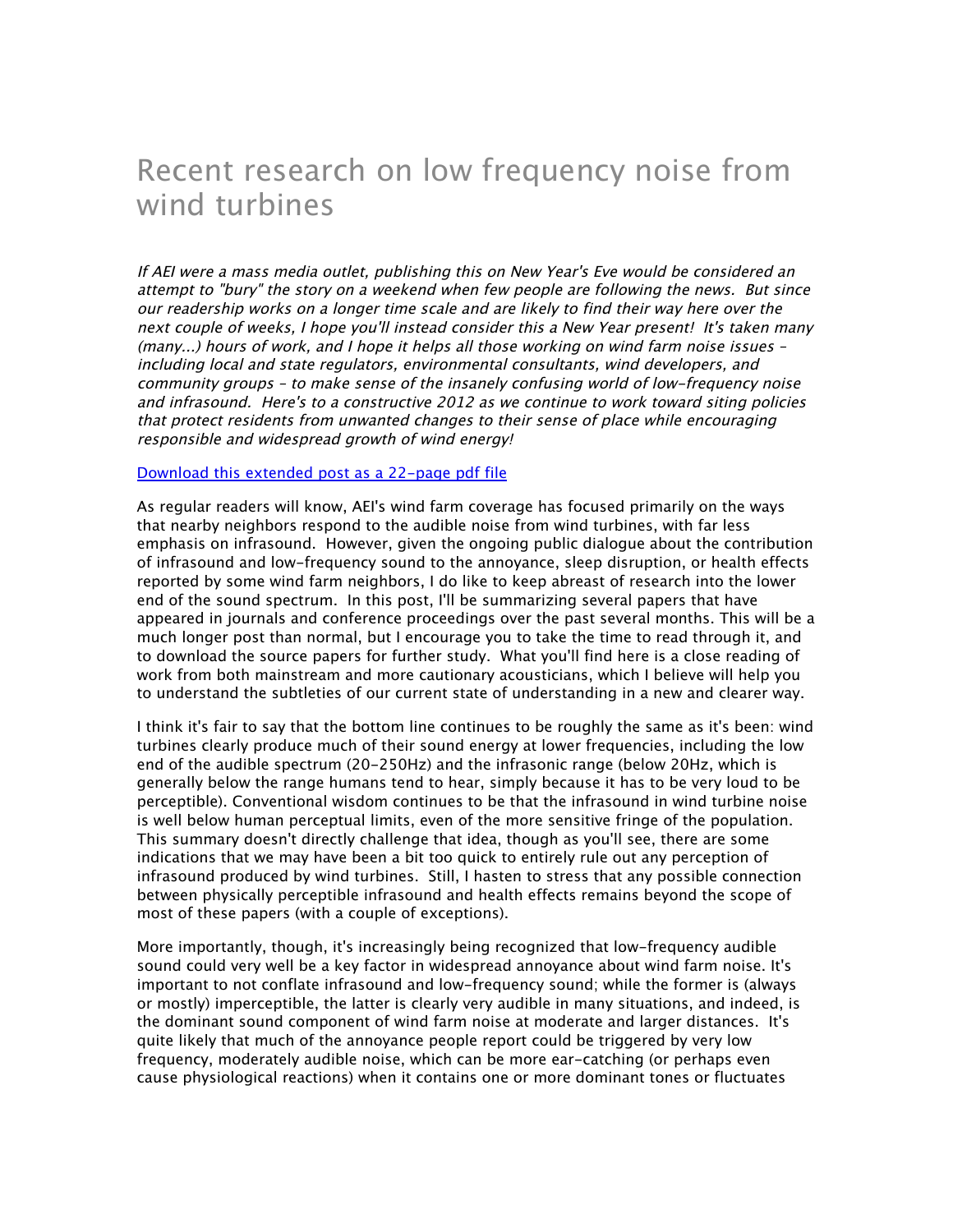rapidly. Further, increasing evidence confirms neighbors' reports that moderate but extremely bothersome low frequency noise can be more perceptible inside their homes than outside. These elements are part of the reason that several of the papers here from relatively mainstream perspectives (and which consider infrasound a non- or minimal issue) recommend lower noise limits than the 45-50dB standard commonly used in the US; you'll see in these papers that 40dBA is becoming a common recommendation. Most of the more cautionary acousticians tend to recommend 30-35dB; it's striking to me that the gap between these two perspectives has narrowed considerably in the last year or so.

Among the highlights of the recent research is Møller and Pedersen's finding that larger turbines produce more low-frequency sound (especially audible low-frequency), and that in many atmospheric conditions, sound levels will remain annoyingly high for much farther than often assumed by more idealized sound modeling. Also of note, Bray and James' field measurements of wind turbine sound, using equipment designed to capture very short time segments, reveals a remarkable variability and surprisingly high peak sound levels in the low-frequency and infrasonic sound, to a degree that raises questions about our tendency to rely on longer-time-period averages that indicate infrasound is always well below perceptual limits. As we look more closely into low-frequency and infrasound data, both the mainstream papers and the more cautionary acousticians' work suggest that these questions are far from settled.

(I should clarify that my use of the word "mainstream" is meant to simply mean studies by folks working with techniques and perspectives on bothersome noise levels that have been standard in noise control assessment for many community noise sources. And conversely, the use of the term "cautionary acousticians" does not imply they are less qualified or biased in any way. Indeed, most of them have decades of noise control experience and have been drawn to the study of wind farm noise only because of the unexpectedly robust complaints that have arisen, and are professionally interested in trying to ascertain the reasons, either by using innovative measurement techniques or closely assessing annoyance patterns. They may be more "cautionary" in their recommended noise limits simply because they've looked more closely at specific problems, rather than keeping their distance and approaching the issue through standard noise modeling and analysis techniques.)

Some of the papers I'm summarizing here address aspects of annoyance and sound characteristics of wind farm noise that are not limited to low frequency and infrasound issues (especially including acknowledgement of the extreme variability of the overall sound levels); these papers provide important perspectives that may help us to understand why wind farms are producing more annoyance reactions than we might expect, considering their moderate sound levels.

For more (much more...but worth it!), click on through to read lay summaries of the following recent papers:

- Møller and CS Pedersen. Low-frequency noise from large wind turbines. J. Acoust. Soc. Am. 129 (6), June 2011, 3727-3744.
- O'Neal, Hellweg, Lempeter. Low frequency noise and infrasound from wind turbines. Noise Control Eng. J. 59 (2), March-April 2011.
- Bolin et al. Infrasound and low frequency noise from wind turbines: exposure and health effects. Environ. Res. Lett. 6 (2011) 035103
- Bray and James. Dynamic measurements of wind turbine acoustic signals, employing sound quality engineering methods considering the time and frequency sensitivities of human perception. Noise-Con 2011.
- Stephen E. Ambrose and Robert W. Rand. The Bruce McPherson Infrasound and Low Frequency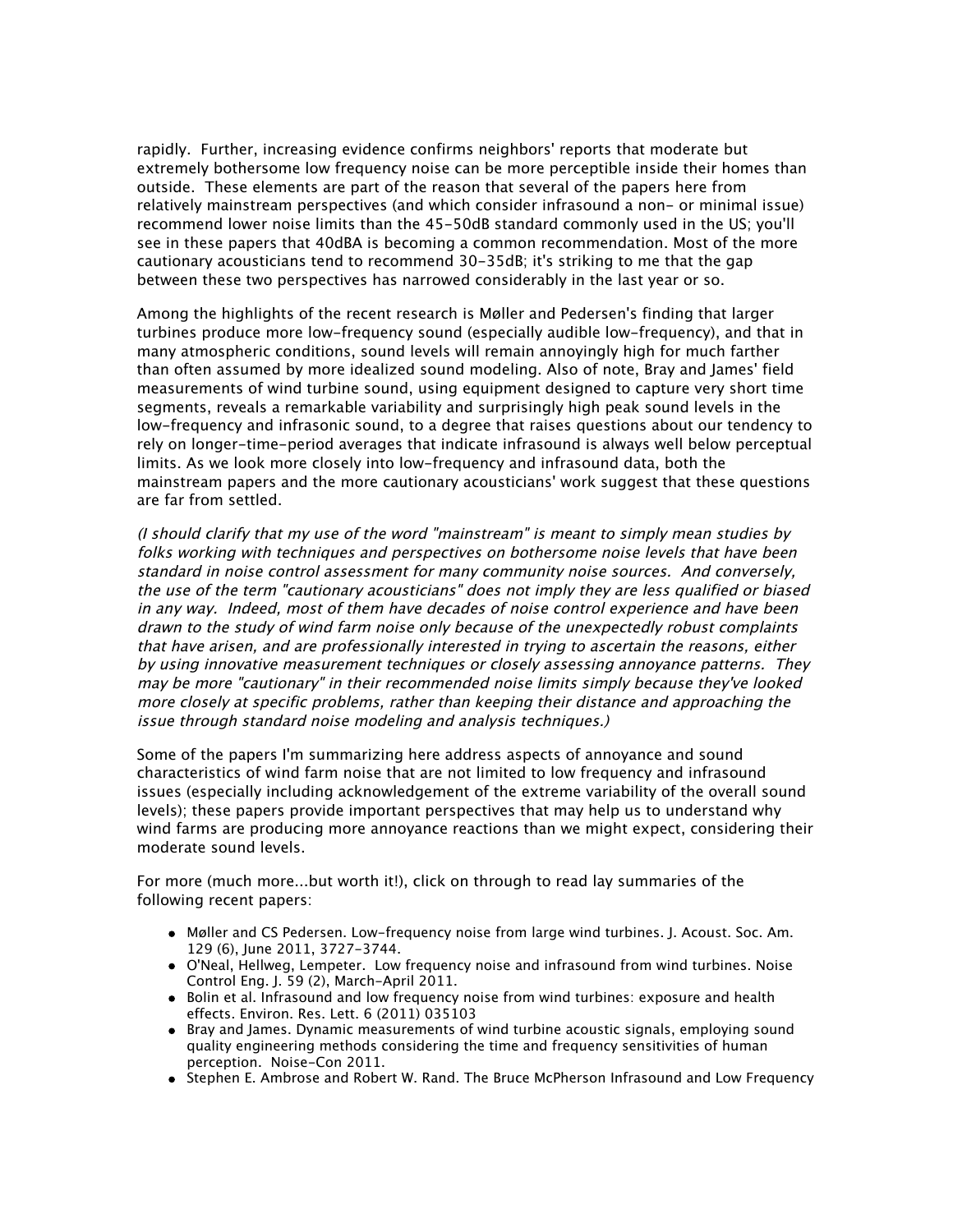Noise Study: Adverse health effects produced by large industrial wind turbines confirmed. December 14, 2011.

- David Hessler, Best Practices Guidelines for Assessing Sound Emissions From Proposed Wind Farms and Measuring the Performance of Completed Projects. Prepared for the Minnesota Public Utilities Commission, under the auspices of the National Association of Regulatory Utility Commissioners (NARUC). October 13, 2011.
- Knopper and Ollsen. Health effects and wind turbines: A review of the literature. Environmental Health 2011, 10:78
- Kroesen and Schreckenberg. A measurement model for general noise reaction in response to aircraft noise. J. Acoust. Soc. Am. 129 (1), January 2011, 200-210.
- HGC Engineering, Low frequency noise and infrasound associated with wind turbine generator systems: A literature review. Ontario Ministry of the Environment RFP No. OSS-078696.
- Bob Thorne. The Problems with "Noise Numbers" for Wind Farm Noise Assessment. Bulletin of Science Technology and Society 2011 31: 262.

**Let's start with a paper from Møller and CS Pedersen that got a fair amount of attention when it was published. The leading take-away from the paper in the popular and trade press was their finding that larger turbines (2.3-3.6MW) produce more low-frequency sound than smaller ones (below 2MW)**; specifically, the sound spectrum shifted downward by about a third of an octave. This has important implications moving forward, because of the push to increase turbine size in order to generate more electricity from each turbine; 3MW is becoming a common size in new wind farms. The increase in low frequency sound was moderate, just 1.5-3.2dB, but the authors remind us that at low frequencies, small dB differences are perceived as larger differences in loudness than at higher frequencies. And, the farther you go from the turbine, the more higher frequencies are dissipated while lower frequencies become the dominant component of the sound that remains.

But the Møller/Pederson paper is important for several other key reasons as well. Firstly, they stress that much of the information being promulgated by both sides of the wind turbine siting debate fails to distinguish between infrasound and low-frequency sound. As they say (parenthetical phrases are in the original, not editorial additions):

Infrasound and low-frequency sound are often not properly distinguished, and, as a peculiar consequence, low-frequency noise is frequently rejected as the cause of nuisances, just because infrasound can be discarded (usually rightfully). Infrasound is (still) often claimed inaudible, and sometimes even low-frequency noise, or it is reported that both can only be heard by especially sensitive people—which is all wrong. Weighting curves are misunderstood or (mis)used to give the impression of dramatically high or negligibly low levels. Sometimes, political utterances (from both sides) are disguised as scientific contributions.

Infrasound is addressed only briefly in this paper, but their treatment provides a good foundation for understanding other papers. They use **G-weightened sound levels** in their consideration of infrasound, which, unlike C or A weighting, includes sounds below 10Hz, while accentuating the frequencies from 2-70Hz (though still adjusted in a way that lets one final dB number reflect a combined contribution of different frequencies' sound levels). The human hearing threshold is 95-100 dBG, with anything below 85-90 dBG generally considered imperceptible. Their measurements of wind turbine sound at 90-525m were below 65 dBG; the highest measurements they found in the literature were 80 dBG at 360m, still below perceptible thresholds. The paper includes an unusually thorough survey of research into individual differences in hearing sensitivity at low frequencies (including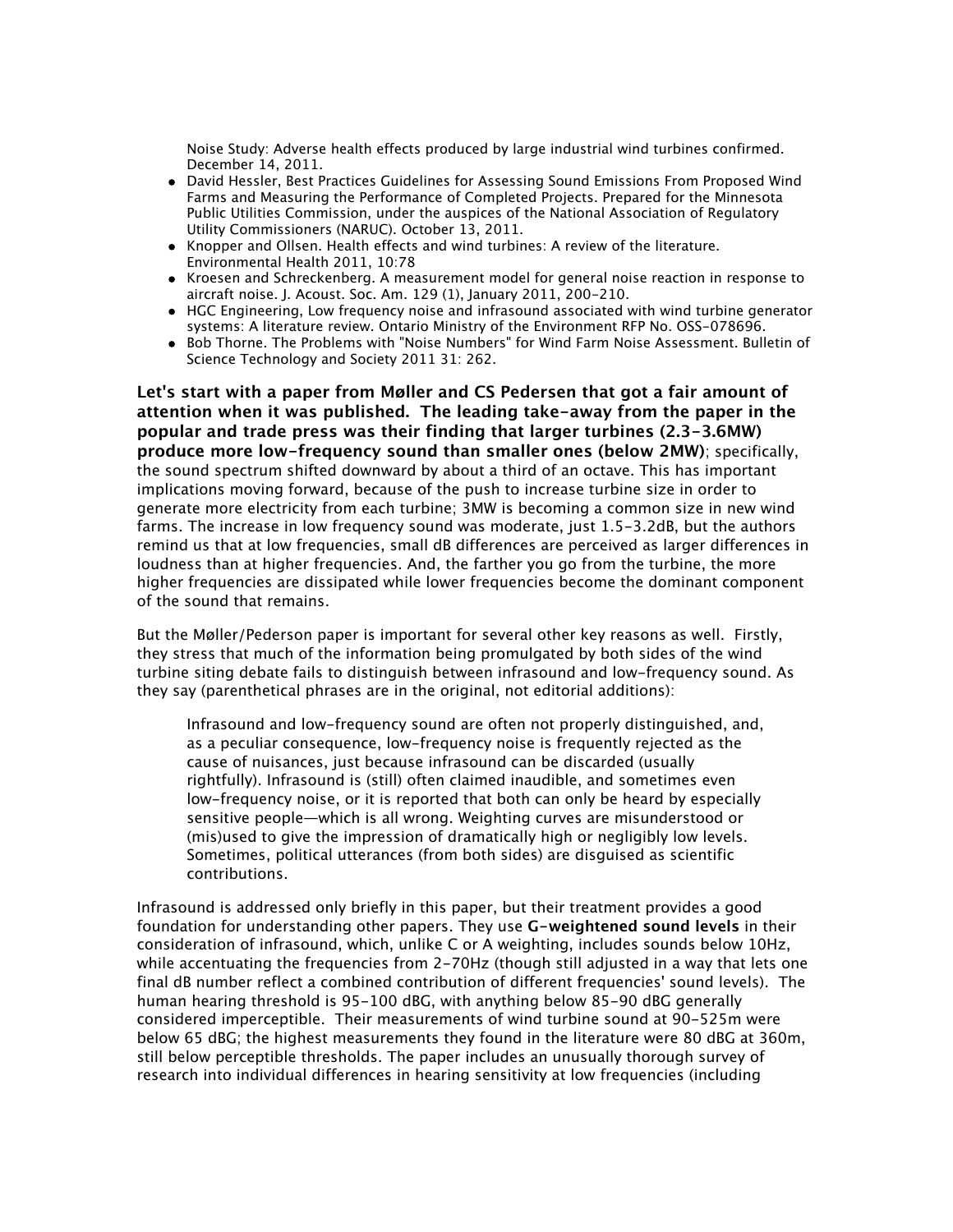studies suggesting that we respond to peak sound levels when there are large fluctuations, a precurser to the Bray/James study below which found peaks of over 90dBG), though the authors conclude that except for the possibility of a very few people with anatomical abnormalities in the hearing organs, the variation found to date is modest and so infrasound is unlikely to be a contributing factor to wind farm annoyance.

But don't rest easy just yet: they also stress that downwind propagation of low-frequency noise, and overall turbine noise, is often vastly underestimated using standard models. Atmospheric refraction – sound bouncing back down from air density boundaries overhead, and sometimes (especially with low frequencies) bouncing off the ground as well, so it's channeled greater distances – can create much higher sound levels than we might expect at distances of beyond a few hundred meters. Sound just below the border of low frequency and infrasound (especially 8-16Hz) appears to dissipate much more slowly ("cylindrical" instead of "spherical" spreading), dropping by only 3dB with each doubling of distance, rather than 6dB as do most audible sounds. (Other papers included here, including the HGC/Ontario MOE report, also stress this factor, which the Ambrose/Rand field measurements confirm.) This means that at greater distances, the turbines noise that makes it that far will sound lower in frequency, and be louder than predicted by spherical spreading models.

Their measurements of actual wind turbines also led to some quite remarkable results. They measured the sound power levels of 9 large turbines, then did two rounds of sound modeling. The first assumed simply spherical spreading, sound dropping 6dB for each doubling of distance. They measured how far they had to be from individual turbines in order for the sound to drop to 35dB, the level above which E Pedersen and Persson-Waye found annoyance begin to spike beyond 5-10% of the population, and also the level required in quiet areas in Sweden. Because the nine turbines had distinctly different initial (source) sound levels, the variation in distance was stunning, with this quiet sound level reached at distances ranging from 629m (2063ft) to 1227m (4024ft). Interestingly, when modeling small wind farms of 12 turbines, they found that sound levels of 44dB (Danish wind farm noise limit at homes) were reached at a very similar wide range of distances, 530m-1241m.

But more striking still was the dramatic increase in setback distances necessary when they considered atmospheric conditions with a sound-reflecting layer. Here, they joined an emerging consensus in acoustics that propagation can be cylindrical beyond 200m, and found that homes would need to be anywhere from 1414m (4600ft) to 3482m (11,421ft / 2.16miles) in order for the sound to drop to 35dB. Again, they note that at these greater distances, as higher frequencies are absorbed and lower frequencies are less impeded, the sound becomes more dominated by lower frequencies, and that "Cylindrical propagation may thus explain case stories, where rumbling of wind turbines is claimed to be audible kilometers away." This also helps explain the fact, noted in both the Hessler and Thorne papers below, that noise levels well above those predicted by noise modeling can be expected to occur with some regularity.

Møller and CS Pedersen repeatedly stress that the audible low-frequency components of wind turbine noise, especially as distance increases, are likely a key factor in reported annoyance by neighbors. After modeling likely indoor noise levels, they note:

If the noise from the investigated large turbines has an outdoor A-weighted sound pressure level of 44dB (the maximum of the Danish regulation for wind turbines), there is a risk that a substantial part of the residents will be annoyed by low-frequency noise even indoors. The Danish evening/night limit of 20dB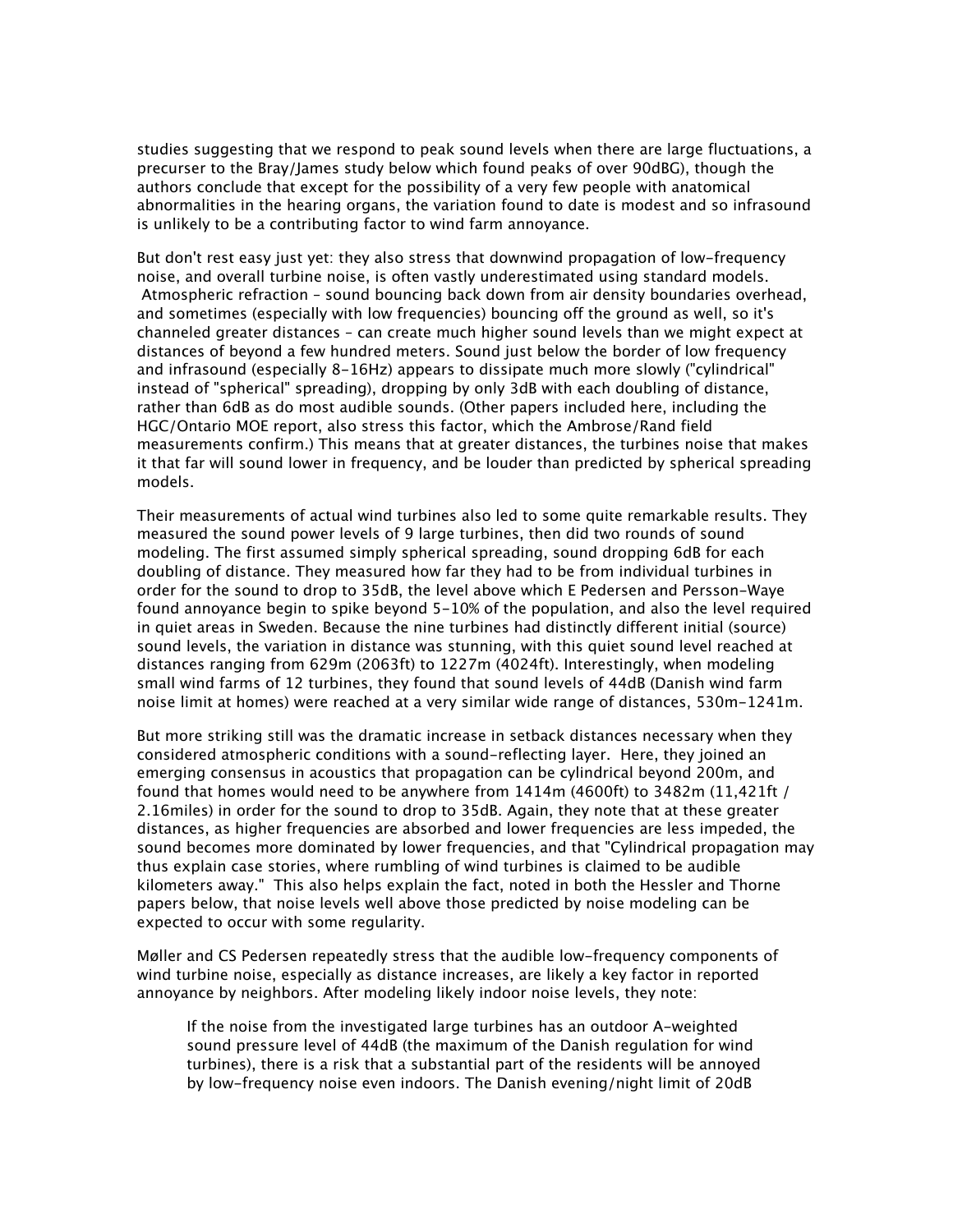for the A-weighted noise in the 10–160 Hz range, which applies to industrial noise (but not to wind turbine noise), will be exceeded somewhere in many living rooms at the neighbors that are near the 44dB outdoor limit. Problems are much reduced with an outdoor limit of 35dB.

Given all they found, Møller and CS Pedersen consider 35dB a "very reasonable limit for wind turbine noise," joining their Scandinavian colleagues TH Pedersen and Nielson, who recommend 33-38dB. As they also note, "A limit of 35 dB is used for wind turbines in Sweden for quiet areas... It is also the limit that applies in Denmark in open residential areas (night) and recreational areas (evening, night, and weekend) for industrial noise (but not for wind turbine noise)."

Note: If you, like I, have been wondering whether all these Scandinavian Pedersens citing each others' work are engaged in scientific nepotism, rest easy. I recently confirmed that none of them are related; they just share a common name (lots of family lines had Peder at the top of the lineage, I guess!)

**A literature survey paper by Karl Bolin, et al, Infrasound and low frequency noise from wind turbines: exposure and health effects, generally affirms the conventional wisdom that infrasound is of minimal concern, but also includes several somewhat cautionary notes.** The paper begins by focusing on the mechanism that creates the low frequency and infrasound components of wind turbine noise, zeroing in on inflow turbulence as the primary contributor in the 10Hz to several hundred Hz range, covering audible low-frequency noise and some infrasound. A quick look at measured lowfrequency and infrasound levels finds them, per usual, well below typical perceptual thresholds. The authors twice note that studies cited by Salt et al to suggest that infrasound is commonly at high enough levels – 60dBG – to trigger outer ear hair cell responses took place at very close range (20-100m) from turbines, much closer than residential sites. (Ed. note: however, see two studies below at residences where peaks of 60-90dBG were observed.) The section of the paper on annoyance levels notes that the widely-cited E Pedersen-Waye et al annoyance surveys all focused primarily on outdoor annoyance, while the same studies found indoor annoyance levels to be about half of those found outside at each noise level.

Here, though, Bolin et al move toward a cautionary stance, summarizing annoyance studies as compared to other common community noise sources and concluding that today's 45- 50dB turbine noise guidelines may be a bit too high:

Overall, these comparisons suggest that guidelines for wind turbine noise in the interval 35–40 dB would correspond to the proportion of annoyed persons comparable to the proportion annoyed by road traffic noise at a typical guideline value.

The final section of the Bolin paper surveys sleep disturbance and other health effects, reporting on the health findings in the big Pedersen surveys, which found that while annoyance and some sleep disturbance were reported, there was no consistent association between noise levels and specific health factors, including chronic disease, headaches, tinnitus, or tiredness. At the end of this section, the authors report that cardiovascular risk has been found to be elevated near road noise of 55dB or more, which is "significantly higher than typical exposure from wind turbine noise." However, noting that these cardiovascular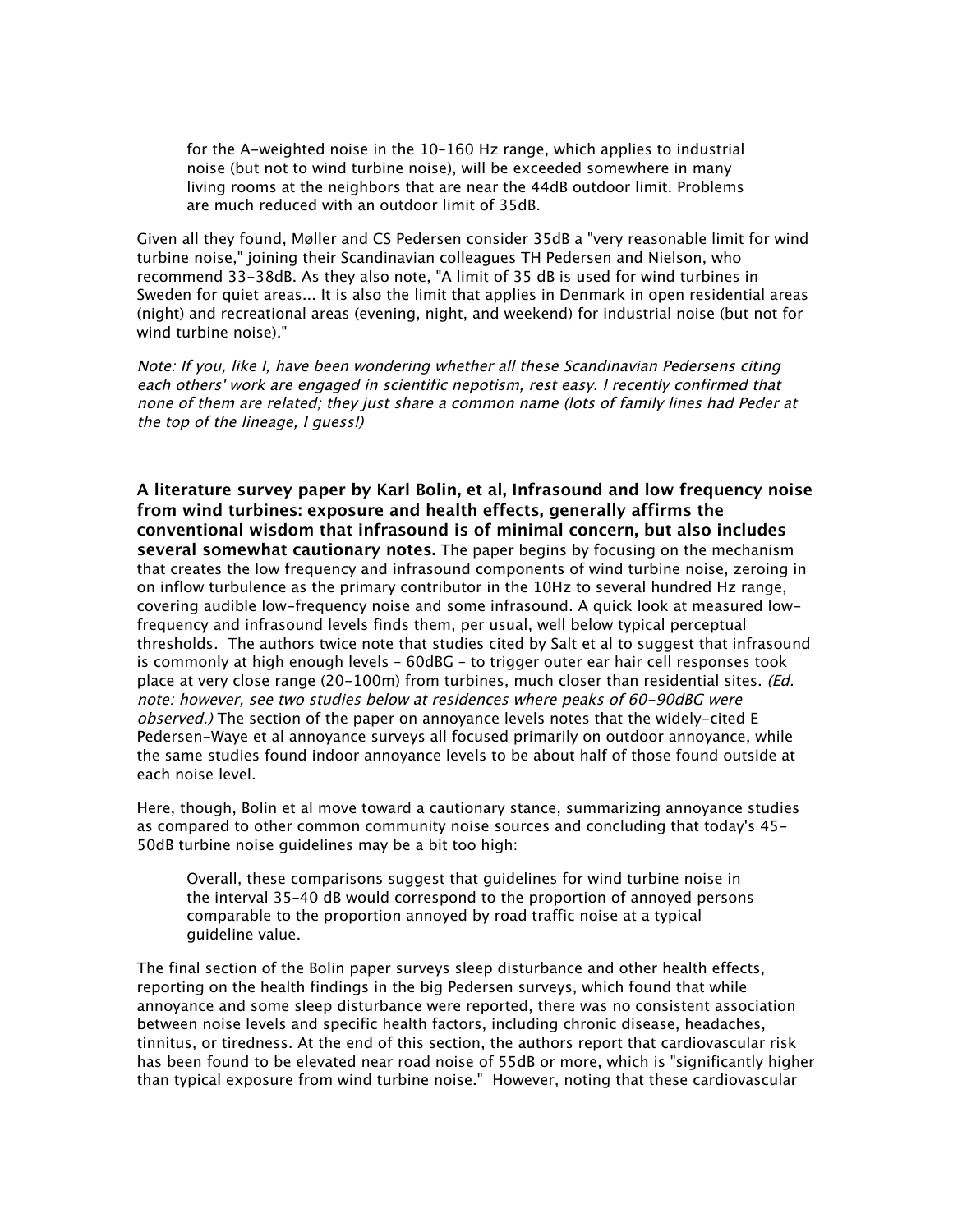risks are considered to be largely related to stress, annoyance, and sleep disruption (i.e., not from direct physiological effects of the noise itself), and that wind turbines tend to trigger stress and annoyance at lower levels than road noise (note: this is the basis for their suggestion of a 35-40dB guideline above), then "one cannot completely rule out effects on the cardiovascular system after prolonged exposure to wind turbine noise, despite moderate levels of exposure."

## **The most comprehensive look at low frequency sound and infrasound from turbines to come out in recent months appeared in the journal Noise Control Engineering, and was written by Robert O'Neal and two colleagues at Epsilon Associates, a consulting firm.**

This paper includes an extensive literature survey, an indoor and outdoor field measurement program at a wind farm in Texas, and a comparison of the field measurements to several key noise control criteria. In short, they find that the low-frequency and infrasound components of the wind turbine sounds they measured meet all relevant standard criteria, including those from the International Standards Organization (ISO), American National Standard (ANSI), and UK and Japanese environmental agency guidance. Most of the findings are pretty straightforward, as well as rather detailed, so I'll refrain from recounting them here, and encourage you to check out the paper yourself.

I'll note a few things that caught my eye as I read it through, though. Right off the bat, the authors stress that the widespread idea that sound below 20Hz or so is inaudible to humans "is incorrect since sound remains audible at frequencies well below 16 Hz provided that the sound level is sufficiently high....The division into 'low-frequency sound' and 'infrasound' should only be considered 'practical and conventional." (Ed. note: still, we need to be attentive to perceptual thresholds, which range as high as well over 100dB a the lowest frequencies.)

The discussion here of physical sensations in response to infrasound also shed some interesting light. The authors note that sensations in the chest, lower back, and thighs sometimes occur, but only at sound levels 20-25dB above the hearing thresholds (Ed. note: this is very high indeed at low frequencies, unlikely to occur near wind farms even considering the more cautionary field studies below); the ears are the most sensitive receptors even of sounds between 4 and 25Hz. Yet also, this observation may illuminate some neighbor reports: "Below 10 Hz it is possible to perceive the single cycles of a tone, and the perception changes into a sensation of pressure at the ears."

This paper relies on standard measurement procedures that average the sounds over relatively long periods of time (10 minute averages; sampling rate is not noted, though the "fast" rate typically employed is 125ms, with 1-second sampling also being common). As we'll see in the Bray/James paper below, this methodology may miss some of the dynamic, rapidly varying aspects of wind turbine noise. But for now, let's take this work at face value, and see that the authors note of ANSI outdoor criteria:

annoyance is minimal when the 16, 31.5 and 63 Hz octave band sound pressure levels are each less than 65 dB and there are no rapid fluctuations of the low frequency sounds.

And, that according to UK standards, "A low frequency noise is considered steady if either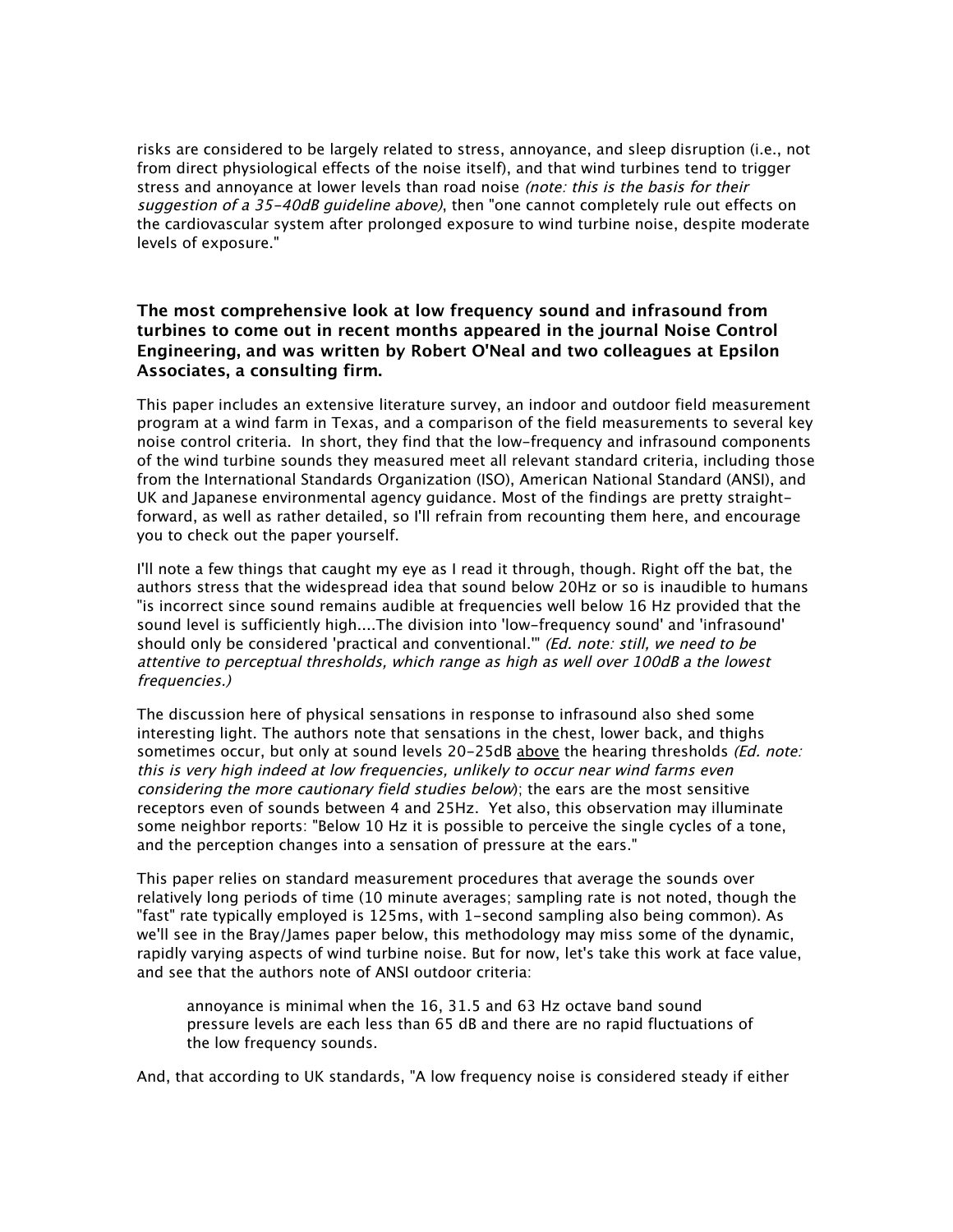L10 minus L90 (i.e., the difference between the loudest and quietest times) is greater than 5 dB or the rate of change of sound pressure level (Fast time weighting) is less than 10 dB per second" in the most extreme third-octave band.

Ed. note: Bear these caveats in mind as we move to consideration of the faster timeaveraged measurements reported below by Bray/James and Ambrose/Rand, both of which found significant variation of sound levels and rapid fluctuations in low frequencies.

Turning to the Texas field measurements of 1.5 and 2.3MW turbines, several things stand out. First is that the sound emissions from the Texas turbines was incredibly consistent: moderate sound output periods were only 2-3dB lower than maximum periods, and in the low-frequency one-third octave bands, the standard deviation in sound levels was under 1dB across six measurement periods. (Ed. note: This suggests that, following on the Bolin paper above, inflow turbulence was likely quite low at this site (flat open land); I wonder whether the results would be applicable to sites with more rolling landscape or other factors that could increase localized turbulence.)

Most of the Epsilon measurements came in well under the various criteria; this figure is representative of most of their results:



One measurement, however, was fairly edgy, bumping up against the "moderately perceptible" vibration level, as well as the ANSI standard that is modified for low-frequency noise (ANSI 512.9 Part 4); this one tracks sound only down to 16Hz, and one wonders what's going on in the deeper infrasound range below: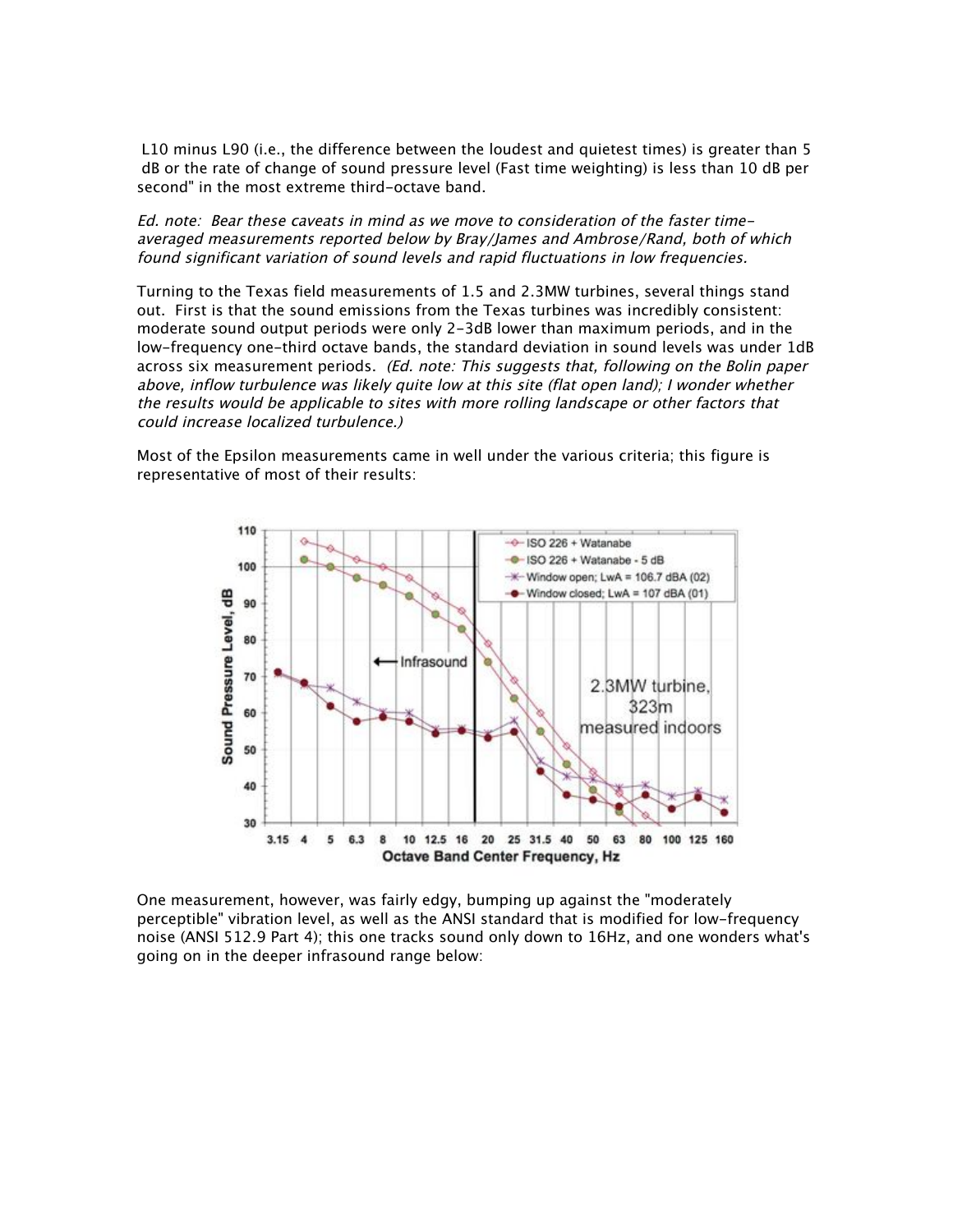

Overall, though, O'Neal and his Epsilon colleagues conclude that their measurements indicate:

Infrasound is inaudible to even the most sensitive people 305 meters (1,000 feet) from these wind turbines (more than 20 dB below the median thresholds of hearing). Low frequency sound above 40 Hz may be audible depending on background sound levels.

At present, this paper is the clearest summation of this widespread conventional wisdom.

**Well, dear reader, you're doing well to be hanging in this long! Your diligence will be rewarded, as the next few papers move the discussion forward in several interesting directions. We'll see some intriguing – and possibly troubling – sound measurements in very short time scales, an innovative approach to predicting annoyance reaction to noise, and a critique of typical noise measurement metrics. Alright, then, on we go!**

**Probably the most provocative and ground-breaking paper among this batch of new research is the paper presented by Wade Bray and Rick James at Noise-Con 2011, the annual conference of the Institute of Noise Control Engineering (INCE)**.

For years, Bray has stressed the need to assess sounds at time scales that reflect human auditory perception, and James has in recent years been on the forefront of investigating the sound of wind farms in locations where people have been especially bothered by the noise. In their recent paper and presentation, they worked together to assess the sound at a home in Ubly, Michigan 1500 feet from the nearest turbine (wind speeds were low, under 10mph, with temperatures of 17-22 degrees F, overcast skies, and no precipitation).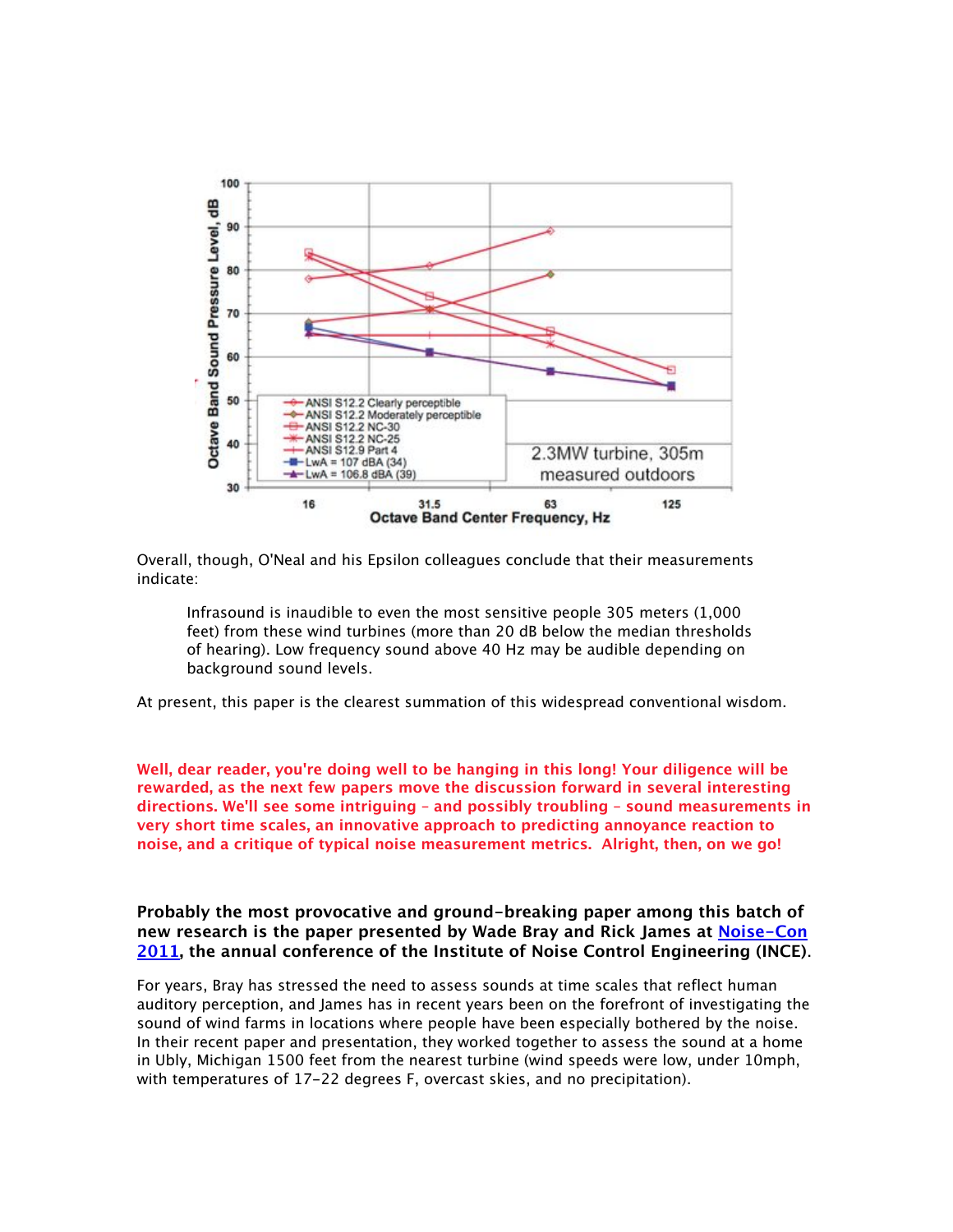Given the innovative approach this paper takes toward assessing noise levels, it's especially difficult to summarize briefly; here I'll mention the key concepts and findings, but I encourage you to read the full paper for a more complete context as to why the authors think this approach is an important adjunct to traditional assessment techniques.

Typical noise assessment focuses primarily on measuring the sound levels at the full range of frequencies, with an emphasis on very fine resolution between frequencies (one-third of an octave is the typical resolution; so that spectrograms present the dB level for each thirdoctave). This works fine at higher frequencies, but as you move down the frequency scale, a trade-off has been made for historic and technical reasons: several third-octave bands are combined into "critical bandwidths" forcing the time scale of the measurements to be extended far beyond the time scale of human perception. While we perceive and respond to low frequency (20-100Hz) sounds on a timescale of about 10ms (miliseconds; one onehundredth of a second), most noise assessment standards use "fast" time weightings of 125ms, or even levels averaged over as much as 1-10 seconds. These longer averaging times hide the peaks and troughs of the sound that occur at very short time scales:



For the one minute of the Ubly data graphed above, the sound level averaged across the entire 60 seconds was 77dBG. When averaged every second, the red line shows levels ranging from about 62dB to 85dB, and when averaged every 10ms, it ranged from about 55dB to 94dBG. (The G-weighted sound level primarily emphasizes sounds from 10-30Hz, and only moderately reduces the emphasis on sounds from 2-10Hz and 30-70Hz. While still not reflecting the pure, un-adjusted sound spectrum, dbG provides a better focus on low frequency and infrasonic ranges than A or C weightings.)

Ed. note: Because dBG weighting includes sound below 10Hz (unlike dBA or dBC weightings), some people tend to think this is a measure of primarily infrasound. Yet note that it actually includes a large chunk of audible low frequencies (up to 70Hz), while centering on that fuzzy transition between infrasound and low frequencies (10-30Hz).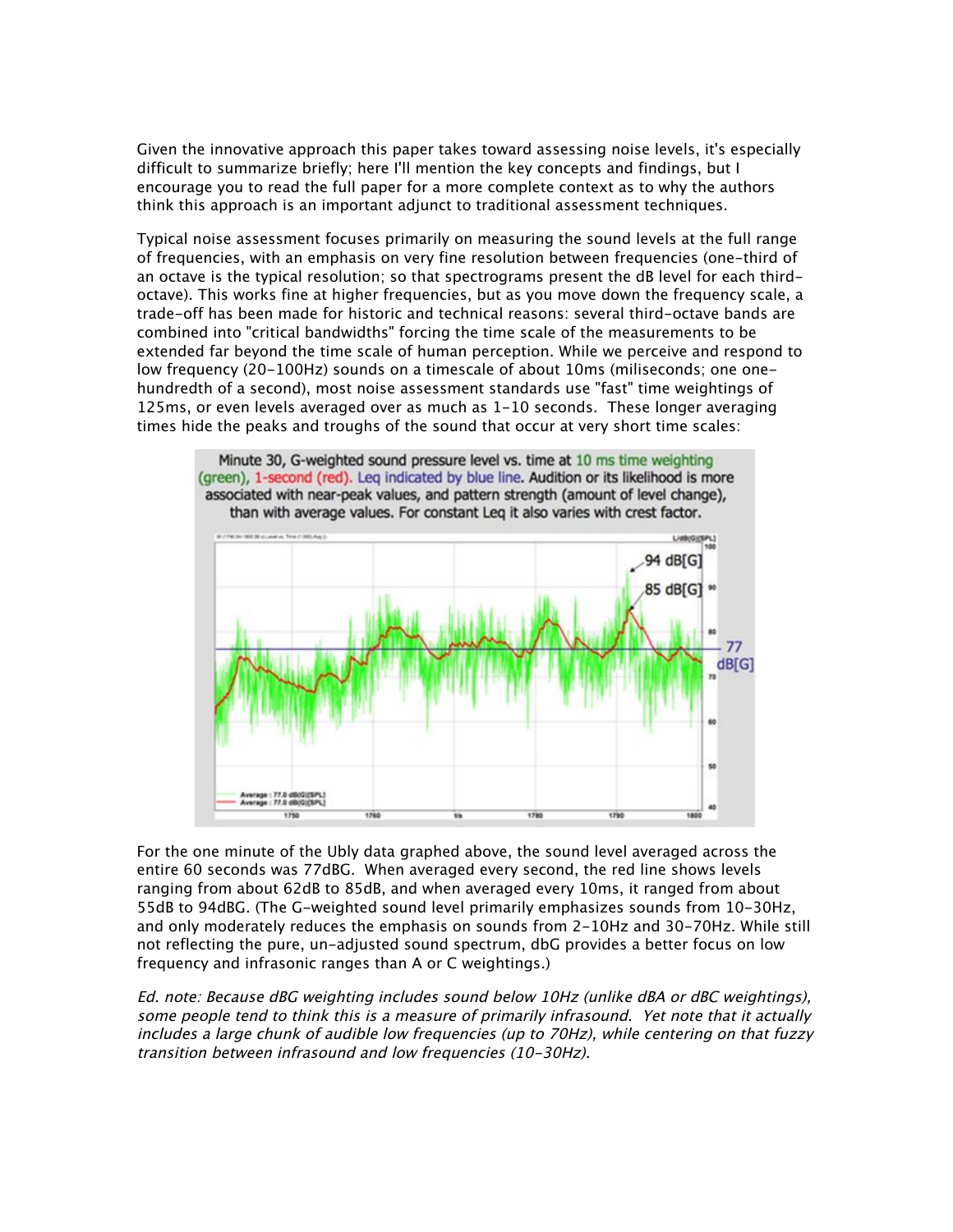A central point of this Bray/James paper is that human perception responds to the peak sound levels, rather than averages (as also affirmed in Møller/CS Pedersen's paper, above). In addition, sounds that are highly variable in short time spans (called a "high crest factor") are also more perceptible than sounds at a steady level or closely varying around the average, because human ears are very attuned to patterns in sound. These two observations, combined with the fact that the measured peak levels approach much closer to the standard human perception curves than do the averages (which are typically used to assess likely perceptibility of low frequency wind farm noise), suggest to the authors that the low frequency and infrasonic components of wind turbine sound could be more readily perceptible than is normally assumed. (The standard human perception curves are derived by playing pure-tone sounds at carefully controlled dB levels; this method suggests a perceptual threshold for infrasound in the range of 95-100dBG).

In addition to the very rapid pulses of sound over 90dBG (and much more often over 80dBG), which occur over a span of about 60ms, Bray and James reported several other variations in sound levels that they suggest may aggravate or increase the annoyance responses in nearby neighbors. They found tone-like higher sound levels at 30, 75, and 150Hz, pulsing a bit louder once per second (which corresponds to the "blade-pass rate," the rhythm at which one of the three blades either passes the tower, or sweeps across the top of its rotation, through higher wind speeds). And, they noted several other "periodicities," or fluctuations in sound level, including periods of 6-9 seconds of higher sound levels that came and went unpredictably (Ed. note: perhaps corresponding to periods of high inflow turbulence) and blade-pass rate sound peaks that varied in several frequency regions over time periods of less than a second, several seconds, and several minutes. This variability in the audible sound levels is likely a key reason that turbines trigger more annoyance than other noise sources.

I'll be very interested to see what other acousticians make of this new data, particularly the discovery of very rapid fluctuations and high peaks in the low frequency dB levels. It appears to my untrained reading that this is important new information, though I am far from conversant in the arcane details of short-time-period considerations of either human perception or sound levels. And while they didn't find peak dBG levels above the classic perception curves (though they were close), these field measurements clearly confirm that infrasound is present at relatively high and very dynamic levels in wind farm noise. Time and further research will tell whether this is part of the reason why wind farm noise seems to trigger more annoyance than other sound sources at similarly moderate average dB levels. I should also note that this paper makes no claims about health effects being triggered by the infrasound levels; its focus is on the fine-time-scale structure and sound levels of the measured wind turbine noise and the relation of their findings to human perceptibility.

Ed. note: While Hessler, below, suggests all infrasound recordings are contaminated by wind on the mic, Bray notes that his binaural mics provide a means to identify wind noise, which would be subtly different on each mic; and, the pulses of sound in synch with the blade-pass rate are clearly not wind noise.

**Another study just released by two longtime noise control engineers, Stephen Ambrose and Rob Rand, offers a close look at noise levels and health effects, while also providing some detailed sound data that complements the Bray/James work.**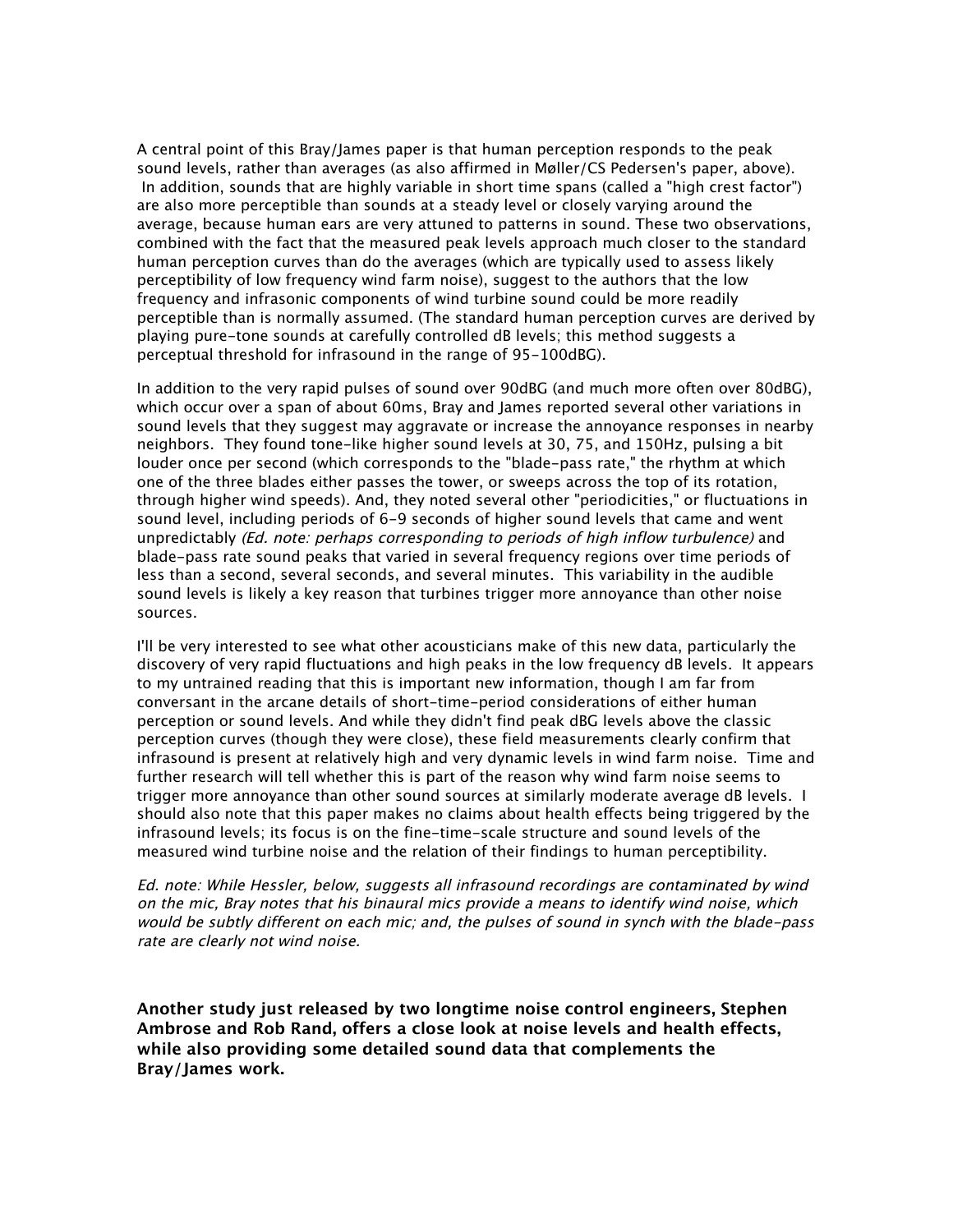This report is being circulated from Rand's consultancy website, so unlike the others here, is not peer reviewed, but the authors are operating exactly in the area of their decades of expertise, and the reporting is detailed enough to be worthy of full consideration. It presents a very short-term assessment of a particular location in Falmouth, Massachusetts where the resident was experiencing sleep disruption, headaches, and the like, located 1700 feet from a single operating turbine (a 2nd turbine nearby was shut down in high winds as a noise mitigation for neighbors). The authors were on-site for a bit under two days, and were surprised to experience the disorientation, difficulty in focusing, and sleep disruption reported by many Falmouth residents; they note that they are both prone to motion sickness, which may indicate some vestibular sensitivity. Since the authors had not experienced such reactions before in decades of noise control and monitoring work, they feel that their physical reactions give credence to the connection between health and focus/attention issues and exposure to the wind turbine's sounds.

Again, this paper contains much detail worth reading and evaluating for yourself, and I'll just mention several key points. They note a clear correlation between their physical symptoms and both the wind speed and the power output of the turbines; a correlation with the dBG sound levels is suggestive as well, with ill effects more prominent with higher dBG levels, and at times with dBG pulsations (they felt fewer ill effects when dBG variation was random). As interesting as their fatigue, headaches, and lack of appetite may be – especially since they occurred without the stress, anxiety, or other personal responses to turbines that are commonly posited as the sources of reported health effects – this is clearly a very short period of study with just two (unplanned) subjects. While providing a solid indication of the value of further similarly targeted research, this study alone is far from definitive proof of a direct health and turbine noise link at this point.

Near the end of their paper, however, the authors make an interesting observation. They note that the ramping-up onset of symptoms that they experienced, along with the more gradual dissipation of the symptoms after they left the site, both mimic a classic doseresponse relationship; they suggest that the peak sound pressure events, which occurred on average once every 1.4 seconds, often over 60dBG (as reflected in their detailed measurements discussed below), can be considered the recurring "dose" that triggered their "response." They mention a standard dose-response equation for considering cumulative effects that could be used to explore this idea further.

Some of the actual sound measurements that were made are also particularly valuable. Their measurements found two tones with higher sound levels, at 22.9Hz and 129Hz; these are both low-frequency, not infrasound. The authors note that both tones exceeded the Outer Hair Cell stimulation threshold proposed by Alec Salt, both indoors and outdoors. They also point out that 22.9Hz lies at the high end of the range of the brain's "beta waves," which are associated with alertness, concentration, and active thinking.

Interestingly, a closer analysis of the 22.9Hz tone shows a high variability in peak levels as also found by Bray and James; in this case, the average sound level was 50dB (unweighted dB I believe, but unspecified in the paper), with faster time sampling showing sound ranging from 15 to 60dB over the course of just a second, with a rapid peaks occurring every 40ms or so. And, at this location, 1700 feet from the turbine, dBG levels were often over 60dBG indoors, and consistently over 60dBG outdoors. (some critiques of Salt's proposed 60dBG threshold for hair cell response to infrasound, including O'Neal, above, point out that Salt's examples of turbines producing these levels were taken much closer to turbines, with the implication that 60dBG is unlikely at typical residential distances over 1200 feet or more).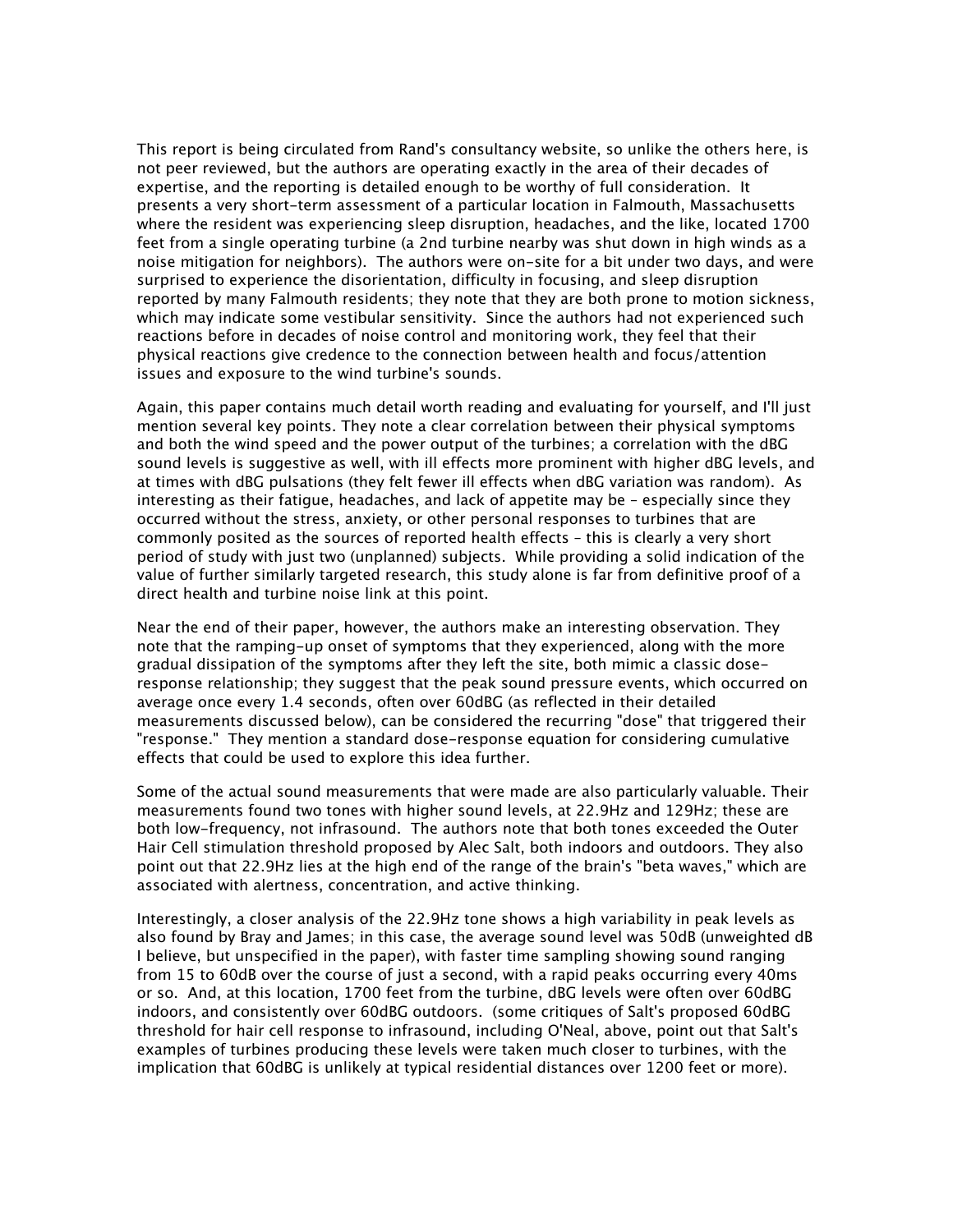Finally, the authors made measurements at increasing distances from the turbine (268ft, 830ft, 1340ft, and 1700ft), and report that while the dBA decreased at a standard 6dBA for every doubling of distance (the assumption used in most sound modling), the unweighted sound levels (dBL) dropped at only 3dB per doubling distance, due to the slower dissipation of lower frequency components of the sound. And most interestingly, while at 1700 feet, the measured dBA was much lower indoors than out (43dBA outside, 21dBA inside), the unweighted sound level was actually higher inside than out (75dBL outside, 79dBL inside). This affirms many residents' reports that the low frequency sound can be more noticeable, and more bothersome, inside than outside their homes. As the authors note: "Despite the apparent increase in energy indoors, the wind turbine was almost inaudible indoors. The house envelope blocked most of the frequency content above 10 Hz, and amplified the remaining low frequency pulsations....The acoustic pressure swung from positive (compressed) to negative (rarified) 0.2 Pa peak-to-peak." As they note, residents often say they experience these low frequency pulsations as if they are living inside a drum.

## A recent addition to the pile of papers was **David Hessler's comprehensive guidelines for assessing sound emissions from proposed and completed wind farms, prepared for the Minnesota PUC and funded by the US DOE**.

A few things stand out here. First and foremost is the claim that all low-frequency and infrasound recorded near wind farms is simply flow noise of wind on microphones. Again, I'm not an acoustician or engineer, so can only make a few comments on that; you may want to read his logic yourself. He notes that tests of wind screens in quiet wind tunnels show high levels of LF and infrasonic noise (up to 70dB, unweighted at the lowest frequencies); he likewise presents some data showing near-identical dBC readings (averaging time not noted) at a residence surrounded by wind turbines and a location several miles from the wind farm, both of which vary with wind speed, and are seen by Hessler as further evidence that the dBC readings are nothing but wind noise.

Ed. Note: I can't help but note that the dBC levels reported by Hessler, as well as the dBG and dbL levels reported by Bray/James and Rand/Ambrose are well above the air-flow noise Hessler reports from the wind tunnel; this implies that there is additional low-frequency noise occurring above and beyond any microphone contamination noise. Also, much of the low-frequency and infrasonic sound measured at faster time scales (by Bray/James) show clear patterns in synch with the blade-pass rate, which would not be seen in air-flow noise on the mics. Finally, the problem of air flow on the mics can be bypassed by recording at times when wind is very low at the ground/recording level, and high at hub height. And, binaural systems (such as those used by Bray/James) allow a comparison of the two channels; wind noise will tend to be somewhat different at each mic, showing up as some incoherent measurements between the two, while turbine noise will be synched or similar in each mic (if the data shows perfect coherence between the two mics, you can be quite sure there is no wind noise contamination).

Beyond the low-frequency data and suggestions presented by Hessler, this set of guidelines includes several general recommendations for non-low-frequency noise that are worth noting. Most strikingly, the guidelines suggest keeping average dBA sound levels to 40dB at homes, and urges site plans that include many homes in the 40-45dB range to be adusted to minimize the number of homes receiving more than 40dBA. They also stress that for locations with ambient levels over 35dB (which includes most rural locations during the day),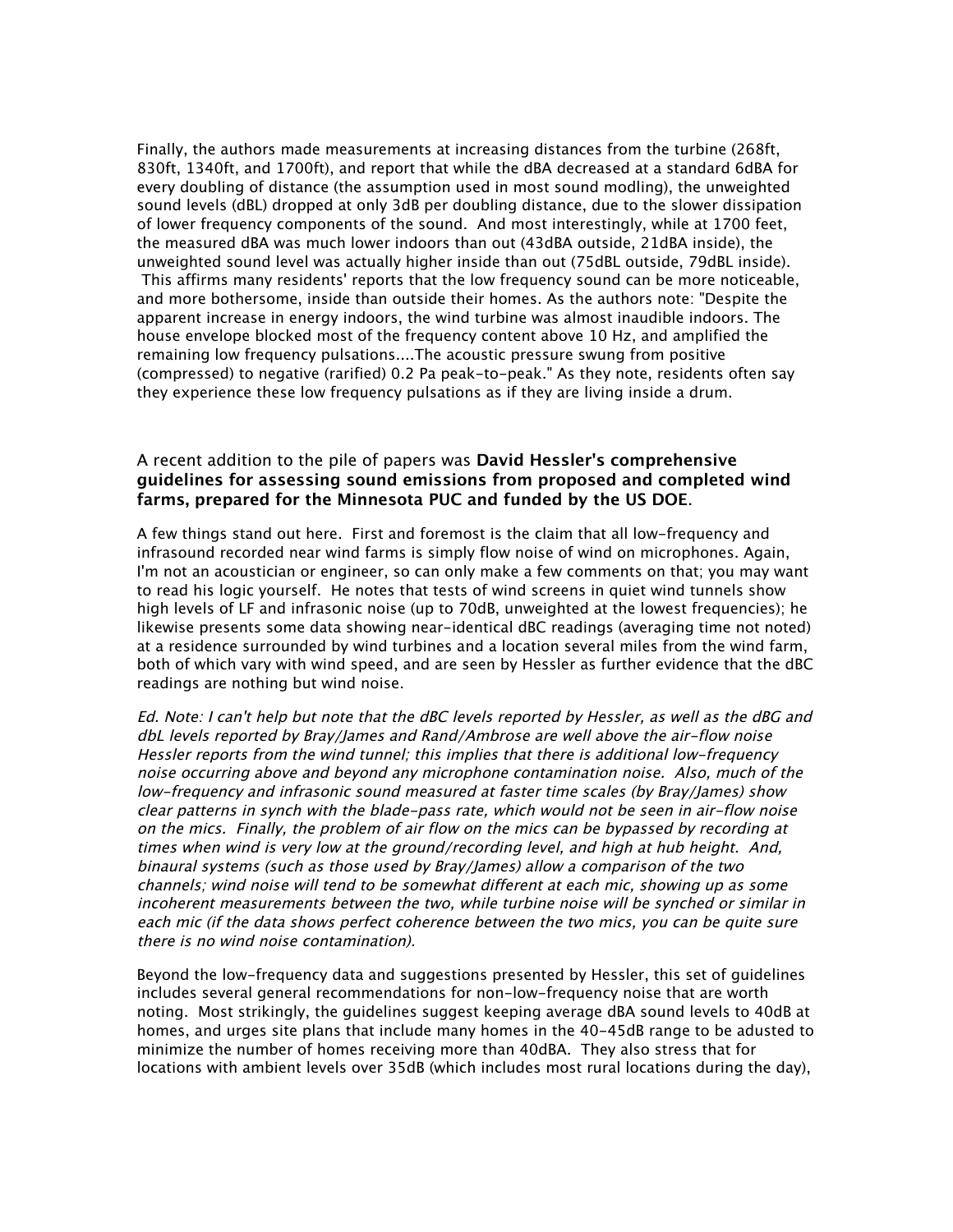it is important to keep turbine noise to no more than 5dB louder than ambient; this is in contrast to many locales where 10dB over ambient is allowed. Both of these recommendations are based on reported annoyance and complaints at existing wind farms; while not going "all the way" to a 30 or 35dBA limit as suggested by some, this downward shift from today's norm of 45dB or more is notable.

Relatedly, Hessler stresses that the use of a mean sound level (full day and full night, or perhaps even full day-night 24-hour averages) is necessitated by the fact that sound levels vary quite notably, making peak levels difficult to predict and peak limits difficult to enforce:

Extensive field experience measuring operational projects indicates that sound levels commonly fluctuate by roughly +/- 5 dBA about the mean trend line and that short-lived (10 to 20 minute) spikes on the order of 15 to 20 dBA above the mean are occasionally observed when atmospheric conditions strongly favor the generation and propagation of noise. Because no project can be designed so that all such spikes would remain below the 40 or 45 dBA targets at all times, these values are expressed as long-term mean levels, or the central trend through data collected over a period of several weeks.

Indeed, they also present some compelling graphs showing actual noise levels as the wind speed increases, which show that there is typically a 20dBA range of noise level at any given wind speed; this represents both variation in how strong the wind and ambient rustling of grass and leaves is when hub-height wind is creating turbine noise, and the impacts of various atmospheric conditions that change the noise level at the turbine and sound propagation in the surrounding environment.



Hessler notes that "the possibility, even likelihood, that project noise will occasionally spike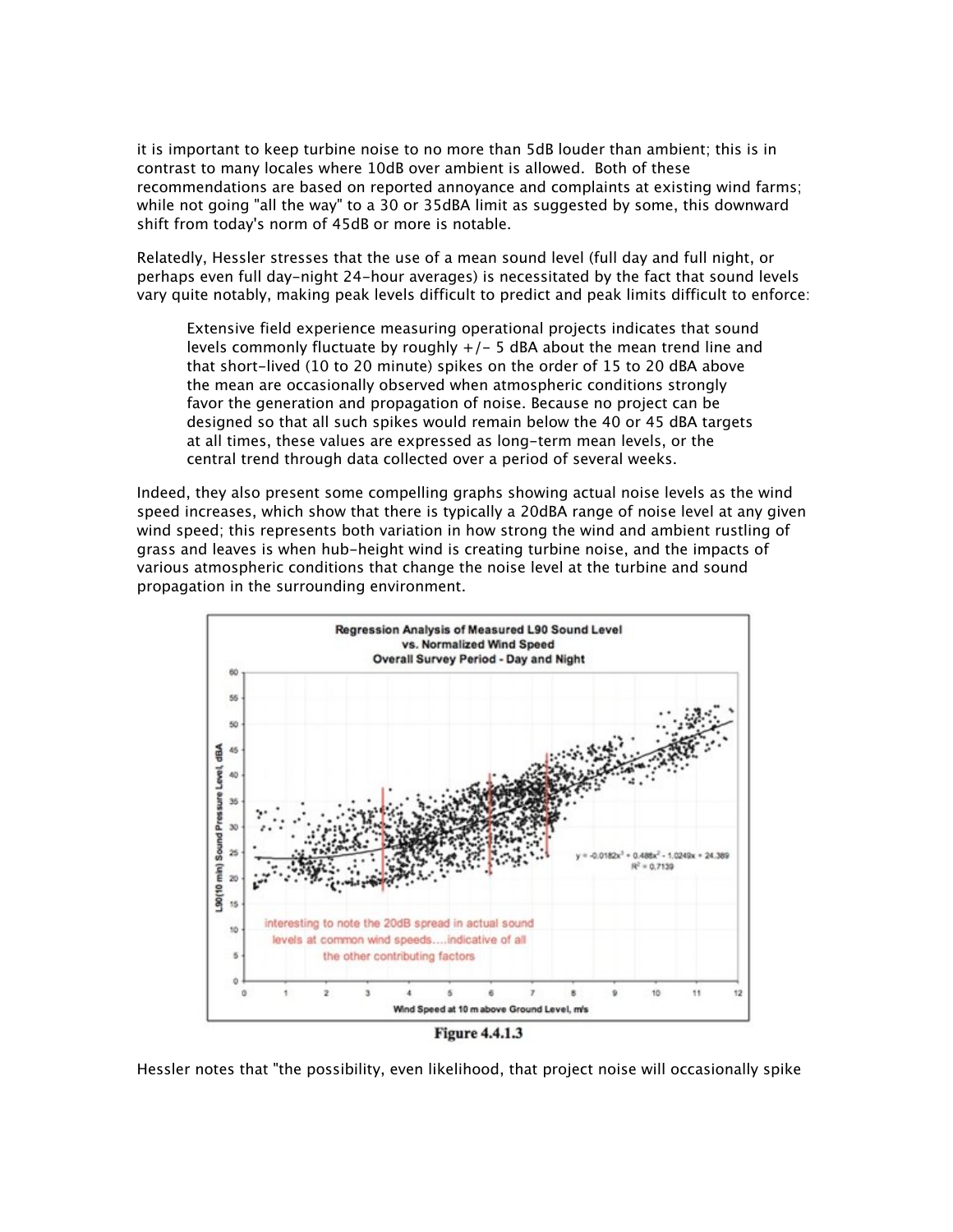for short periods should be factored into regulatory limits....As a suggestion, it seems reasonable to conclude that a project is in compliance with an absolute regulatory limit if the measurements indicate that the project-only sound level is lower than the stated limit at least 95% of the time..."

Ed. note: While this seems logical, we should note that 5% of the time over the limit can translate into a chronic experience for neighbors, and may create significant impacts when added to an already potentially marginal regulatory limit of 45dB or even 40dB, where "over the limit" can mean 10dB or more over background ambient. Five percent of the time translates to 72 days with 6 hours of excessive noise (20% of days), or 219 days with 2 hours of excessive noise (60% of days). For this reason, I'd lean to seeing this acknowledgement of the impracticality of 100% absolute limit be seen as a reason to set a somewhat lower average limit. If the limit were 30-35dB, it may be that we could tolerate more "over-limit" time, up to 10% or more.

The final take-away of note from Hessler's assessment guidelines is the fact that Leq, or average sound levels, even at short 10-minute averaging times, is not appropriate for assessing existing background ambient noise levels or project sound levels; instead, Hessler stresses the use of the L90 level, representing the dB level that is exceeded 90% of the time, as more able to discern actual ambient levels and project noise levels (though again, he proposes long averaging times for the L90 noise criteria).

As I was completing this summary of recent low-frequency noise reports, a new one was released; while actually written in late 2010, in December 2011 the **Ontario Ministry of Environment released a literature review on low frequency noise and infrasound written by HGC Engineering**, a noise consultancy.

As usual, I urge you to check out the full report for more detail; the general tone and findings follows from most other similar overviews, concluding that while wind farms produce plenty of audible low-frequency noise, the infrasonic frequencies are below the levels necessary for human perception. **At the same time, though, the report contains a number of details that, to my eye, reinforce many of the other reports here in justifying the raising of a cautionary yellow flag, rather than relaxing into assurance that there are no low-frequency and infrasound issues to be further explored.** In particular, the literature references and recommendations dealing with low frequency sound inside homes, and the detailed references regarding wide individual variability in low frequency and infrasonic perceptual thresholds both bear close attention.

The Ontario report stresses the need to assess indoor low frequency noise, since many complaints come from folks who are more bothered inside their homes than outside. The Ambrose/Rand study (above) provides some initial data that confirms this experience. The HGC authors cite studies showing that transmission loss through walls is zero or near zero in low frequencies and infrasonic ranges (in contrast to the commonly assumed 15dB reduction in dBA full-spectrum sound). When combined with studies, also cited here, affirming just a 3dB reduction in lower frequencies with doubling of distance (rather than the 6dBA reduction presumed in most sound modeling, which focuses more on higher-frequency audible sound), the likelihood that neighbors at distances beyond 500m-1km may be experiencing elevated low-frequency sound in their homes becomes quite clearly understandable. Because of "the significant variation in sound impact from house to house as a function of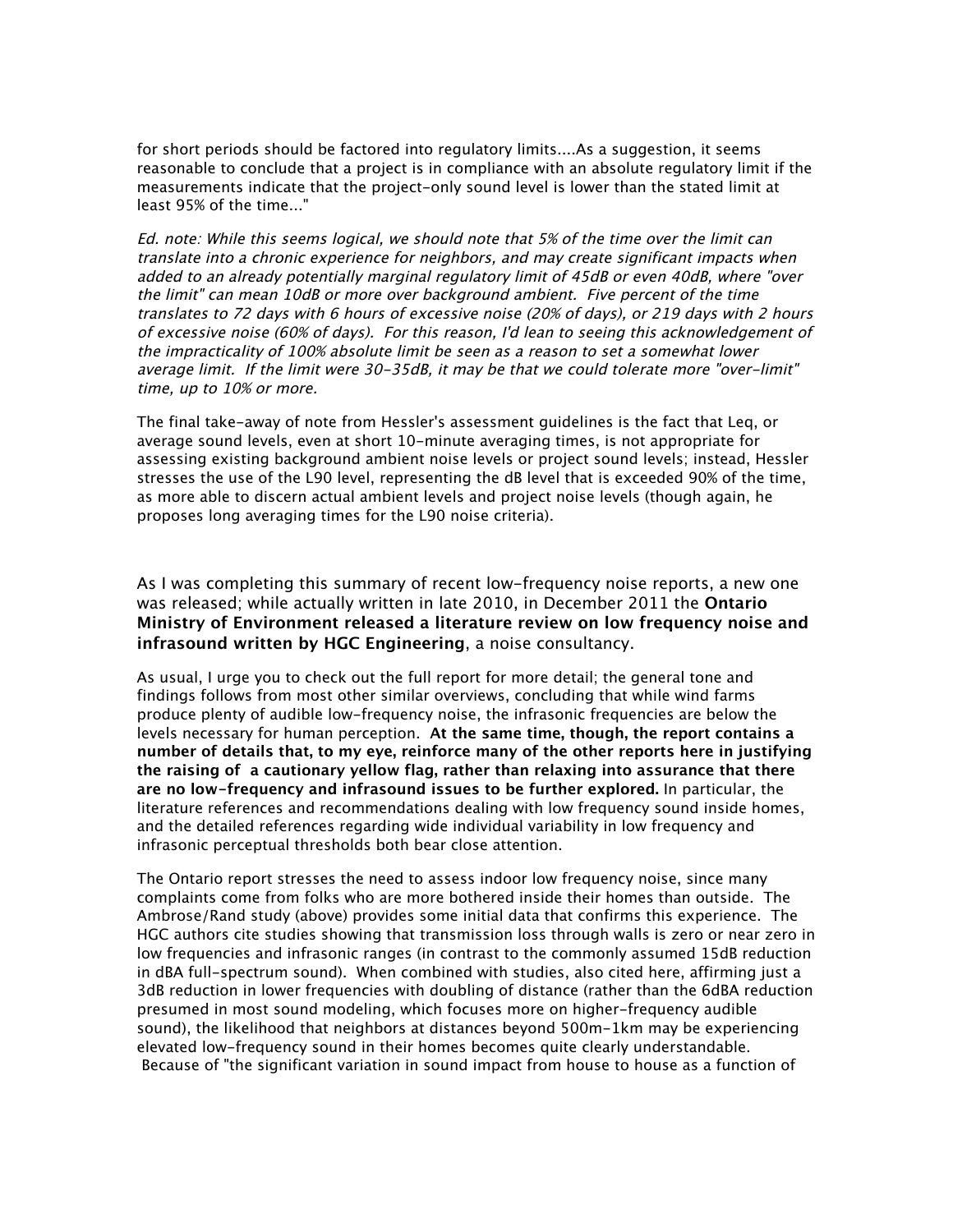room layout and sound transmission characteristics," the HGC team recommends that MOE develop a protocol for assessing noise indoors. The report notes that best practices for indoor recording are still in development; it is challenging, since sound levels can vary by 20-30dB in different parts of a room (due to complex interactions of sound reflected from the walls, floor, and ceiling). One current best-practices approach is to average the sound of 4 points in the floor or ceiling corners of the room.

This report presents a good, clear graph of the various studies of perceptual thresholds for low frequency and infrasound:



A few things bear noticing here. These curves show hearing thresholds only at very low frequencies (below 50Hz), and are measured in unweighted dB (which is sometimes called dBL and sometimes dBZ, and sometimes, just dB). The authors note that some (few) individuals are expected to be more sensitive than these curves "by 10dB or more." You can see the 95-100dBL thresholds at 10Hz, which dominate the dBG levels that result in the same threshold; remember here the Bray/James data showing dBG peaks of over 90dB, and more often, over 80dB.

Remember that these curves are the average thresholds found in each of these 8 different studies, and that the studies use simple pure tones at each frequency, gradually increasing the volume/amplitude of the sound until the subject reports being able to hear it. Bearing this in mind, the HGC report has a good set of literature summaries that address the individual variability within each of these average curves.

Individuals' hearing thresholds tend to not be nearly as smooth as these group averages would suggest; in fact, these studies show "an extremely diverse range of individual responses to low frequency noise." In some individuals, the curves flatten out at some of the lower frequencies rather than rising so sharply. Several other studies (not hearing/threshold tests) found sounds being perceived at levels below these traditional thresholds, especially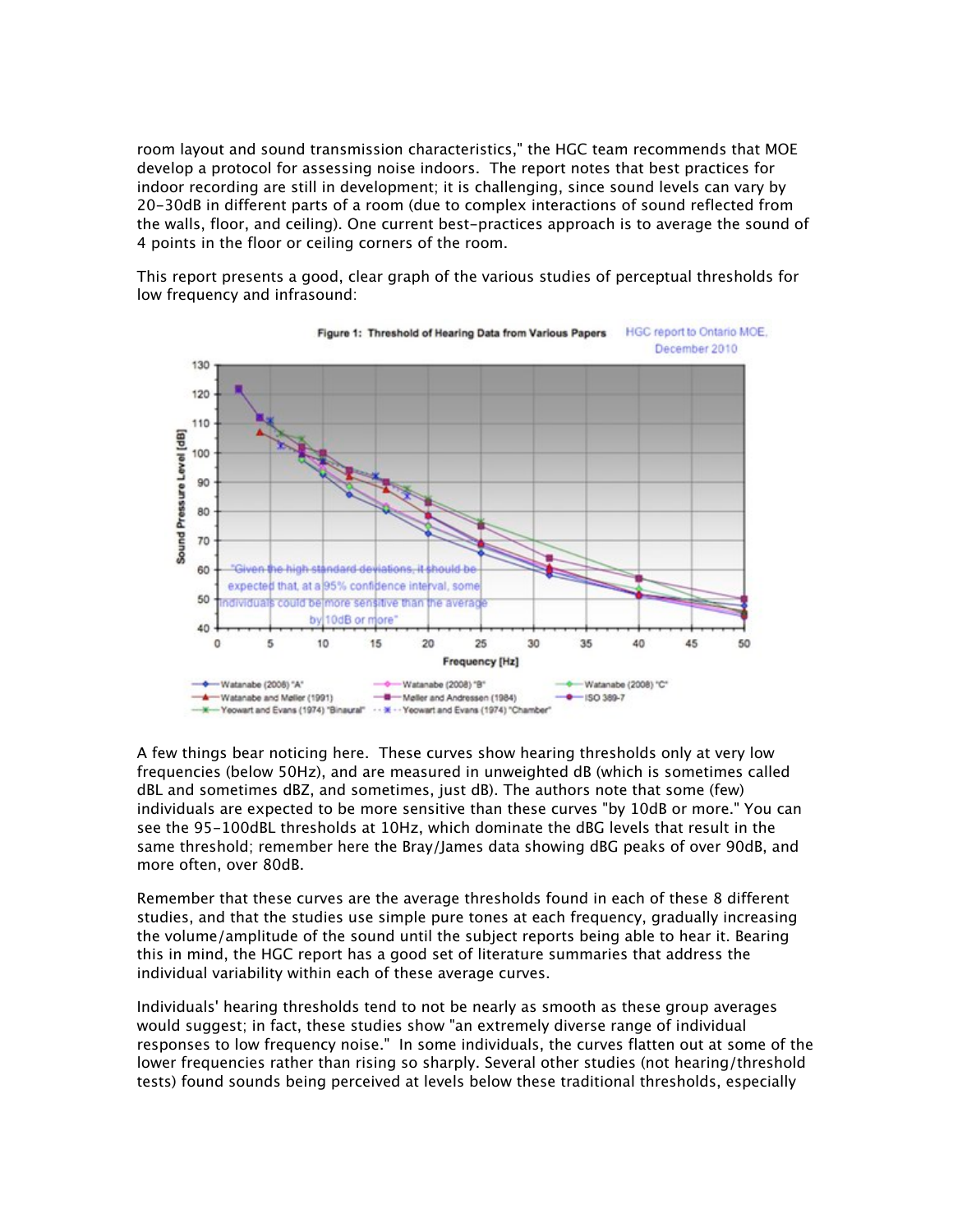when there is a combination of tones and frequencies more complex than the simple pure tones used in the threshold studies. (Ed. note: Of course, wind farm sounds are also far more complex, with some tones and rhythms/pulses, and an overal sound that encompasses a broad spectrum of frequencies.) HGC cites another lit review, by Schust (2004), which "highlights a few papers which identified possible effects ('somnolence, irritability, tiredness, tense and restlessness') which were associated with infrasonic noise at levels below (although close to) a level equivalent to the mean threshold of hearing less one standard deviation." (Ed. Note: i.e., not just below the classic mean threshold, but just below a standard deviation quieter than that…which may really bring the Bray/James data into play)

In sum, the HGC/Ontario report stresses that "it is clear that some caution is needed when judging the audibility of sound which approach the mean thresholds of hearing." Yet they also concludes that, below 20Hz, "sound pressure levels produced by modern upwind turbines will be well below (on the order of 20dB below) the average threshold of hearing, at the setback distances typical in Ontario." (setbacks are 550m/1800ft; bear in mind that beyond here, infrasound will drop by only 3dB per doubling distance, so that at 1.1km/3600ft, sound will be perhaps 23dB below the average thresholds). Ed. note: To my eye, given the individual variability noted in this report and the emerging study of peak, rather than average, infrasound and low-frequency noise levels, this relatively close gap between (average) infrasonic and (average) hearing thresholds does suggest that peak sounds could easily approach the average thresholds and be above some individuals' thresholds.

This report also notes the infrasonic sound levels of other things people are commonly exposed to, including riding in trains (with extreme infrasound, up to 150dB, as they enter and leave tunnels), and riding in a car, which commonly exposes us to over 100dB of infrasound. This may be reassuring, since even peak levels at homes near wind turbines are significantly lower. (Ed. note: However, these reassurances don't take into account the difference between a few seconds of train/tunnel exposure, a few hours of being in a car (which most of us can affirm leads to mental and physical discomfort/fatigue), and chronic exposure at one's home. And more importantly, if the Bray/James and Ambrose/Rand data is representative of other locations, the rapidly pulsing nature of the infrasonic sound from turbines may well be of an entirely different nature, contributing to the fatigue and focus issues reported by Ambrose and Rand, even at lower intensities than we experience in trains or cars.)

The HGC report also addresses the challenges of getting accurate low-frequency readings in windy conditions, as Hessler stresses. But rather than joining Hessler in considering lowfrequency and infrasonic readings to be entirely unreliable or impossible around wind farms, HGC notes several approaches, including a NASA-designed wind screen and an in-ground system, both of which allow for accurate infrasonic readings, though they distort or miss higher frequencies. Indeed, while the HGC report concludes that infrasound is unlikely to be an issue, so need not be routinely measured as part of project permitting, they also note the ongoing investigations taking place by acousticians (as well as the public apprehension), and recommend that MOE adopt measurement procedures for infrasound, to be used in specific situations – presumably, when complaints arise, and perhaps also to provide for better comparison between studies that are performed in the coming years.

Finally, this graph presents a pretty good overview of the relationship between wind farm noise and hearing thresholds: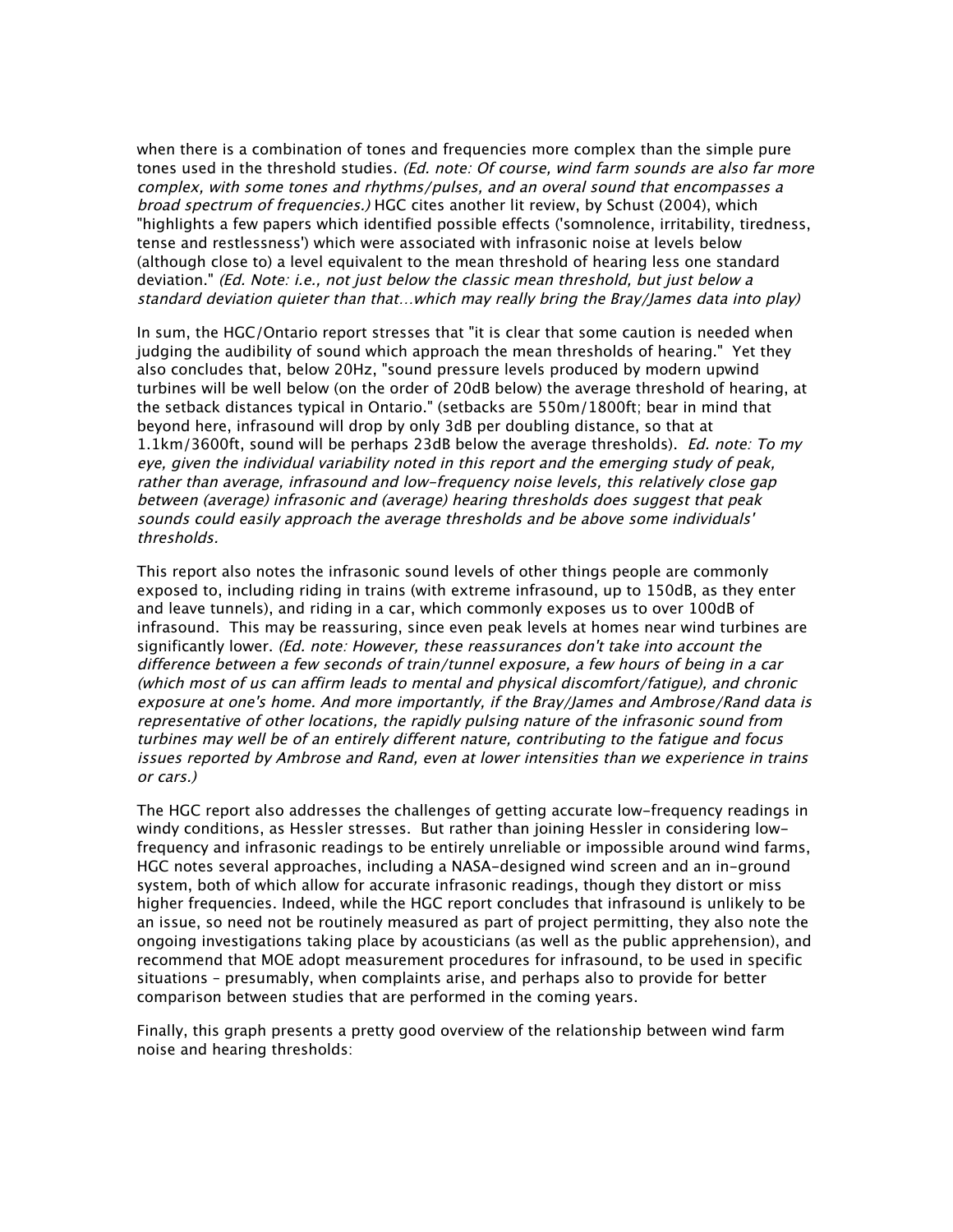

Figure 3. Example Sound Level Data at Low and Infrasonic Frequencies HGC report to Ontario MOE.

A few things are worth noticing here. The dotted lines show the same hearing threshold curves we saw in the previous graph, with an International Standards Organization standard overlaid on them; the two other curves, marked with triangles, are actual measurements of wind farm noise. The first thing I noticed was that the two studies of wind farm noise plotted here show surprisingly little difference in overall sound levels between 305m/1000ft (Kamperman and James) and 650m/2100ft (HGC) – this may reflect differences in the local topography or turbine size, or could be a reminder that simple sound propagation models (which would suggest that the darker triangles from HGC should be routinely 3-6dB below the purple Kamperman/James data) are not as reliable as we might wish. We can expect, once again, these low-frequency sound levels to continue to drop only 3dB at 4200ft, and 6dB at 8400ft.

The graph shows lots of easily audible low frequency sound from 50Hz on up, while it is likely that some individuals would be sensitive to the wind farm sound levels shown here at 25-50Hz. (Note that even these lower frequencies are not infrasound, but borderlineaudible low frequencies.)

If we add to this graph the reminder noted by HGC of "strong, audible low frequency (but not infrasonic) tones from some turbines," it once again comes into clear focus that the lower frequency parts of the wind turbine sound spectrum are likely to be key factors in triggering annoyance among neighbors.

Ed. note: While some reports, including this one, tend to suggest that leaf rustling and wind in trees and ears will mask these lower frequencies (which are not that much above our hearing thresholds), the experiential reality in most situations is that the turbine noise remains clearly audible at a lower frequency than the wind and rustling sounds in vegetation; while the absolute dB levels may match or suggest that the turbines would be masked, the higher frequencies of the leaves do not in fact mask the generally lower overall frequency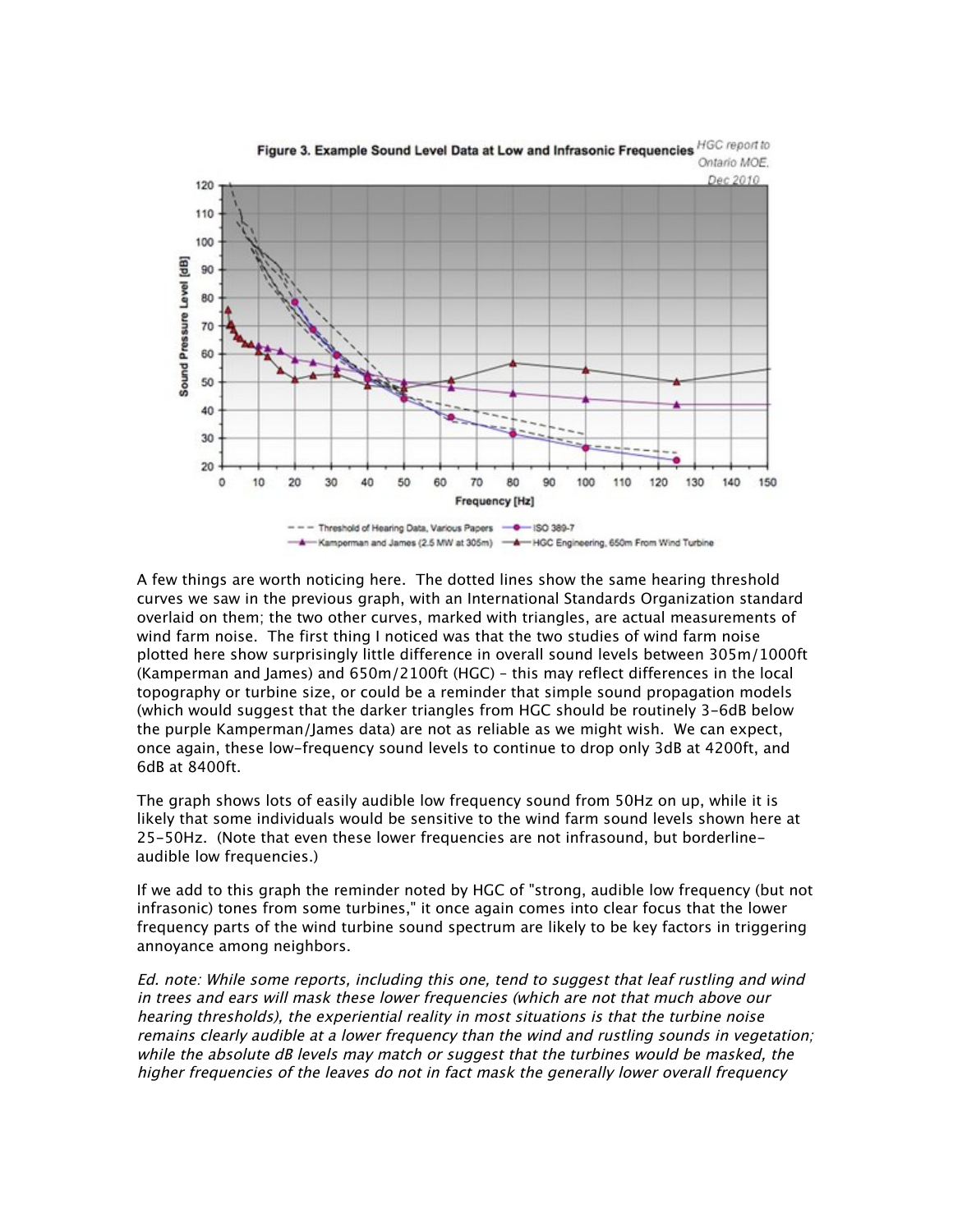#### content of the turbines.

Finally, I want to mention a brief summary included in the HGC report of a very interesting detailed study by Møller, CS Pedersen, and Persson-Waye, which investigated a randomly selected sample of 21 cases of low-frequency noise complaints from a pool of 203 cases (these were not wind farm noise locations; just homes where people reported a bothersome low frequency noise). The study involved making recordings of sound in the homes of the complainants, after which the subjects were exposed to the sounds in blind listening tests at a low-frequency test facility. The study concluded that some of the complainants were annoyed by physical sounds, and others were suffering from low frequency tinnitus. That is, this latter group did not hear or respond to the actual sounds recorded in their homes. The authors stressed that physical sounds in the infrasonic range were not found to be responsible for the annoyance in any of the cases, which means that the ones who did hear and respond to the sounds recorded in their home were in fact being bothered by lowfrequency noise, rather than infrasound.

Ed. note: of course, this is not evidence that no infrasound-related complaints are valid, especially if considering the new measurement methods being used by Bray/James. But we also must be cautious not to simply assume that the Bray/James work, or the Ambrose/Rand work (where the infrasound peaks were significantly lower than Bray/James) can be instantly and broadly applied to presume that any situation reporting no infrasound issue is inherently invalid, just because these new methods were not employed. Science moves slowly, to be sure, but it does move as evidence accumulates and is affirmed elsewhere. It's important to note the newest studies, but there needs to be far more investigation, using similar methods in different situations, before these provocative new results could support widespread changes in policy or standards.

While supporting the current Ontario MOE approach to wind farm noise assessment, which relies exclusively on dBA measurements, with penalties for tones, "which often occur in the low frequency range," the HGC report stresses that "there is a degree of disagreement and uncertainty in the literature of some of the subjects discussed in this review, and research efforts are ongoing." They recommend that any low-frequency or infrasound policies adopted by the province of Ontario should have some built-in flexibility, so as to incorporate new research findings in the future.

### **Okay, almost there! Just three more, each much shorter summaries than those we've covered so far.**

## **Knopper and Olsen's paper in Environmental Health, which is a literature review of health effects of wind turbines, affirms the conventional wisdom that the noise from wind farms is not loud enough to directly trigger physiological reactions.**

They do note that annoyance and sleep disturbance "have been statistically associated with wind turbine noise especially when found at sound pressure levels greater than 40 dB(A)," which lines up well with the emerging consensus we see in the mainstream papers here, encouraging project planners to limit exposures above that level at nearby residences. This annoyance and sleep disruption is also correlated with visual impact and attitudes to the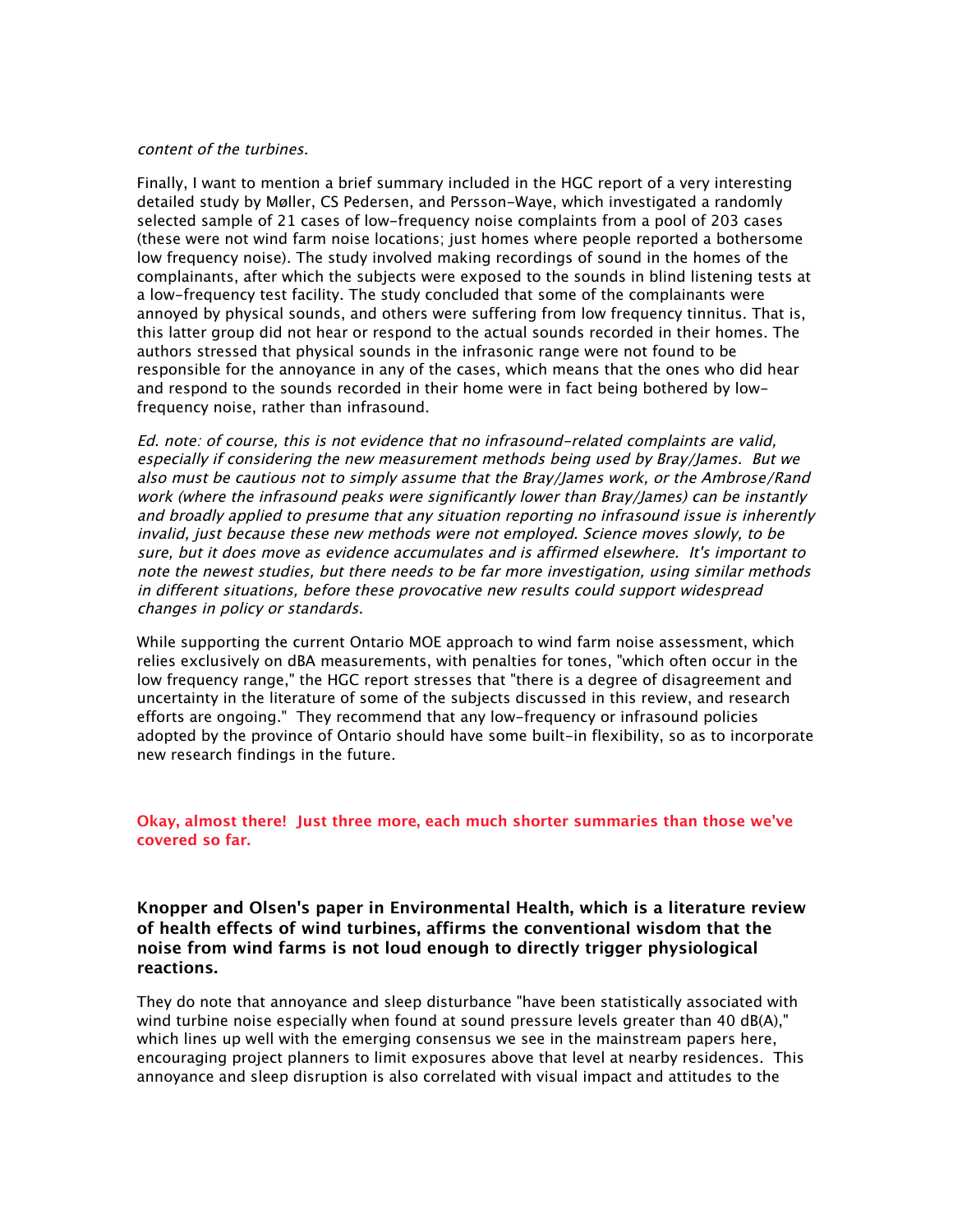local wind farm, as well as to general noise sensitivity. This literature review largely suggests that most of the annoyance reactions and health effects are caused indirectly, via anxiety or annoyance about the wind farm, citing a long history of studies of other community noise sources that show similar links between health effects and attitudes.

One key point in this paper caught my attention: this idea that most health effects are due to various cognitive stresses means to the authors that "it appears that it is the change in the environment that is associated with reported health effects, not a turbine-specific variable like audible noise or infrasound." What leapt out at me from this is that the change in the environment IS a "turbine-specific variable," the wind farm itself! Even if the sound is not directly triggering health issues (noting that these reviews of previous literature do not include any recent work on short time-averaging and higher peak levels), what we are seeing is that for many people, their sense of place and home is of such importance that the arrival of a wind farm in their rural landscape triggers a strong negative response that encompasses aesthetic, stress, sleep, and quality of life issues. Acknowledging that the change in the environment is a substantial impact in and of itself is an important insight to bear in mind.

## **A fascinating paper by Kroesen and Shreckenberg appeared in the Journal of the Acoustical Society of America in early 2011, which proposed a multi-faceted approach to understanding why noise can be annoying to people at their homes.**

The paper focused on aircraft noise, but would seem to be applicable to our emerging inquiries into wind farm annoyance issues as well. Again, reading the paper itself is recommended, as it draws from rich research streams in psychological acoustics which cannot be adequately summarized here. The nut of it is the authors' suggestion that what they term a "general noise reaction" (GNR) can be calculated from assessing several different aspects of the individual's response to the noise source. "Residential satisfaction" and "perceived health" (both mental and physical health) are seen as being outcomes of the GNR, which has three main types of contributors: traditional noise annoyance, activity disturbance, and anxiety and fear related to the noise source. Activity disturbance can include specific activities such as relaxation, reading/concentrating, "domestic coziness or visitation," and sleeping. Anxiety and fear includes such factors as concern about stress-related health effects or impacts on property values. Overall, the authors found that mental health was more than twice as strongly affected as physical health, based on the GNR ratings obtained from their study, with direct noise annoyance and activity disturbance being the dominant factors, "while the anxiety and fear dimension operates at a more distant level." This seems to be an important finding, for it is one of the more detailed investigations of the underlying factors in noise reactions; all too often, subjective factors such as anxiety, fear, and prior attitudes are assumed to be the primary drivers of negative reactions to wind farms, based either on assumptions or on simpler survey results. This study seems to point to more concrete experiences such as the noise itself being bothersome or intruding into valued activities as the core factors.

With the exception of the Pedersen non-clan in Scandinavia, most of the best-known research and reports on wind farm noise have come from the US and Canada. But a lot of important work is ongoing in Australia and New Zealand as well, where several large wind farms have spurred widespread complaints at greater distances than we commonly hear about elsewhere (2-4km). Bob Thorns is one one of the acousticians there who has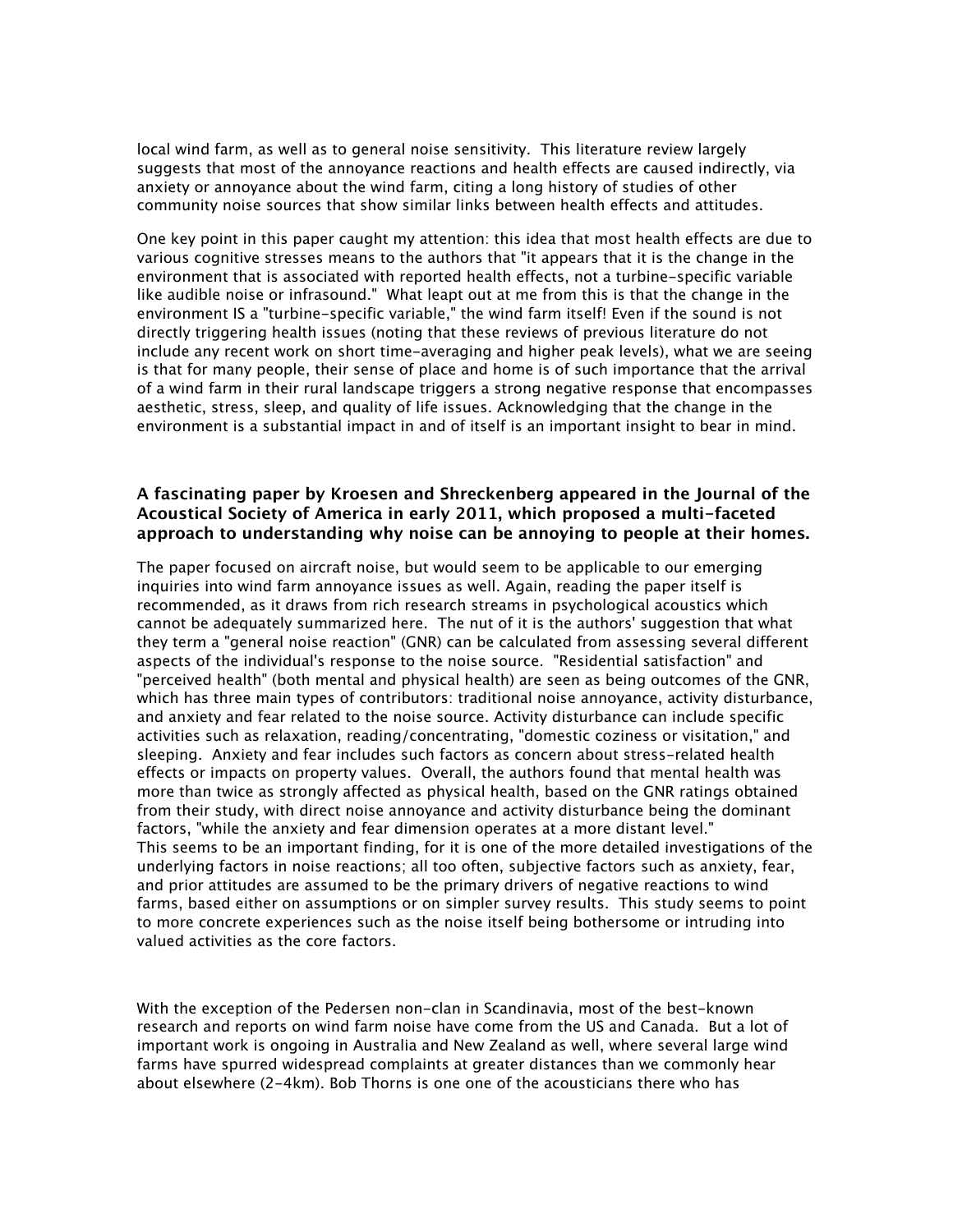investigated wind farm noise in as much detail as anyone here; his Ph.D. thesis on perception and annoyance in response to moderate noise plowed some very fresh ground.

This year, **Thorne published a paper that addressed The Problems with "Noise Numbers" for Wind Farm Noise Assessment that introduced a new hypothesis worthy of serious followup study: the concept of heightened noise zones (HNZ) as a key driver of unexpectedly high levels of annoyance.**

Thorne predicates this paper on a key, fundamental observation:

Wind farms and wind turbines are a unique source of sound and noise. The noise generation from a wind farm is like no other noise source or set of noise sources. The sounds are often of low amplitude (volume or loudness) and are constantly shifting in character ("waves on beach," "rumble-thump," "plane never landing," etc.). People who are not exposed to the sounds of a wind farm find it very difficult to understand the problems of people who do live near wind farms...

This paper includes much of interest (including some consideration of health effects), but again, I'll focus in on just a few of its themes. There is a significant amount of focus here on the elevated low-frequency "thumps" experienced inside homes, generally 1.5-2km (5000- 6500ft) from turbines. As Thorne notes, "Low-frequency sound and infrasound are normal characteristics of a wind farm as they are the normal characteristics of wind, as such. The difference is that "normal" wind is laminar or smooth in effect whereas wind farm sound is non-laminar and presents a pulsing nature." Residents studied by Thorne often report that the low-frequency sound is noticeably worse in their homes it is outside. Even more surprising, and frustrating for some residents, "rooms in a residence can and will show significantly different characteristics. What may be inaudible or not perceptible in one room can be easily heard or perceived in another room on the same side of the house."

Like many others, including the Hessler guidelines report above, Thorne stresses the wide variability in noise levels at different times, leading to his conclusion that "wind farm noise level predictions can therefore only be considered as approximations and cannot be given any weight other than this." More specifically, he notes that in sound modeling,

the predicted values are given as a range,  $\pm 3$  dB(A) at 1,000 meters for the most common prediction method with the predicted value being the "middle" of the range. The uncertainty increases with distance and the effect of two or more turbines operating in phase with a light/strong breeze blowing toward a residence. A variation of 6 to 7 dB(A) can be expected under such adverse conditions. Thus, on any given day the wind farm background LA95 or "source" time-average (LAeq) sound levels—assuming the wind farm is operating—could vary significantly in comparison with the predicted sound level. This is without the additional effect of any adverse wind effects or weather effects such as inversions.

As noted by Hessler, when considering all such effects, peaks of up to 20dB over the predicted (modeled) levels can be expected.

Thorne has monitored sound levels at many homes around a mile from wind farms. He notes that "in 60 seconds the sound character varies regularly by more than 20dB" and that "Sound from wind farms can easily be heard at distances of 2000 meters (1.24 miles); such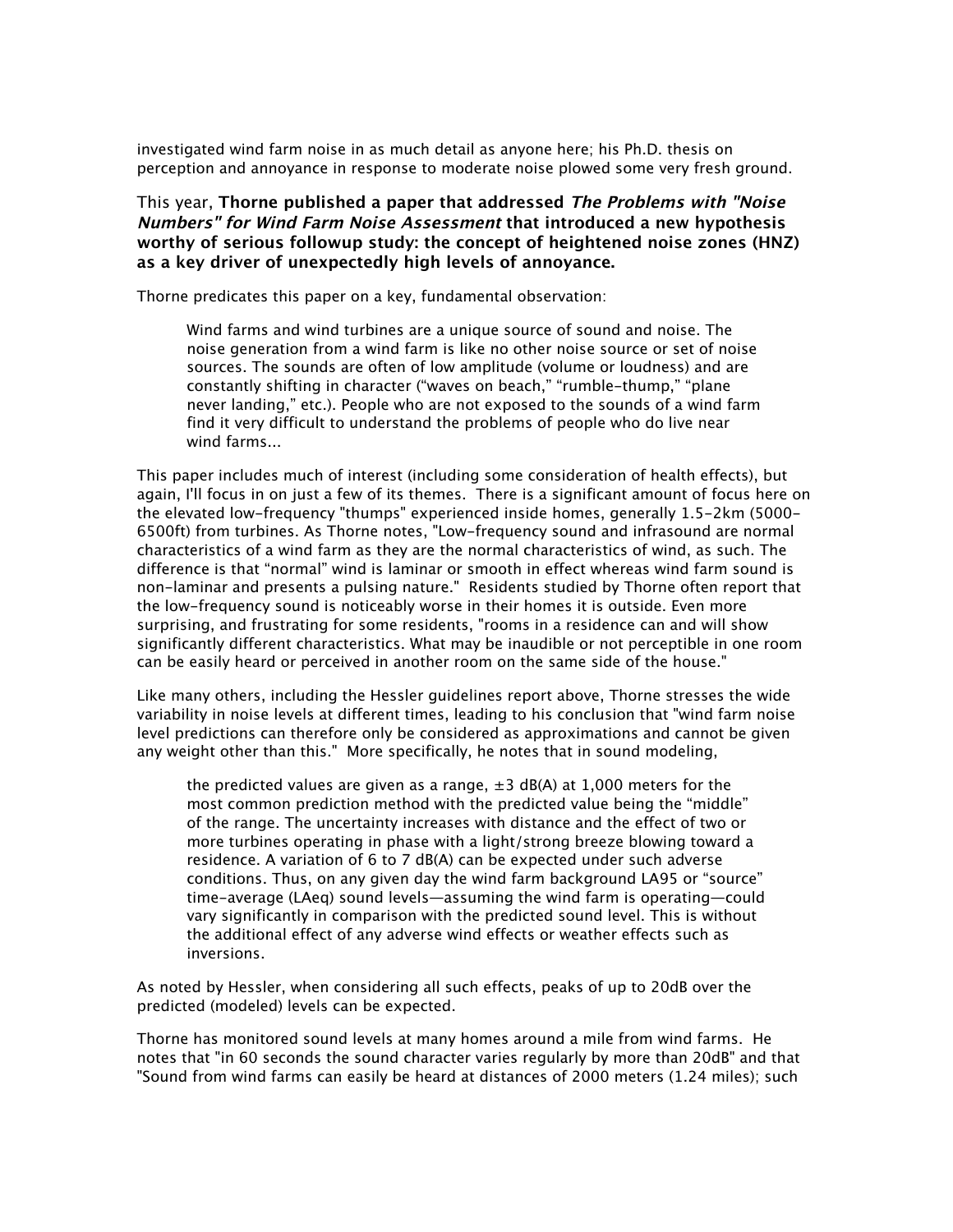sound was measured...over the range 29 to 40 dB(A) with conditions of calm to light breeze. The sound was modulating and readily observed and recorded. The sound can be defined as being both unreasonable and a nuisance." (Ed. note: it's worth noticing these 40dB peaks at over a mile away; most sound modeling will suggest that such levels are common only within a third to half mile or so of turbines)

Thorne also notes that he has often observed what he calls heightened noise zones, which "can be small in extent—even for low frequencies and infrasound—leading to turbine sounds 'disappearing' and 'appearing' in areas spaced only a few meters apart. The concept of HNZ goes a long way in explaining the problem of wind farm noise and its variability on residents." (Ed. note: I've heard similar anecdotal reports from many residents and visitors to wind farms, though this is the first paper I've seen that's addressed this important and confounding factor)

As an initial hypothesis, Thorne suggests that these HNZs are generated in part by the air vortex traveling downwind from turning turbine blades, which "travels downwind in the form of a helix, rotating about its axis with each vortex replacing the previous one in space at approximately 1-second intervals." If they encounter another turbine within 10 rotor diameters (1160m/3800ft for a 2.5MW turbine), these vortexes can cause turbulence that increases the noise output of the second turbine; in addition, they continue downwind with lesser power for much greater distances. Thorne hypothesizes that these vortexes and the increased sound they trigger in nearby turbines interact with the less directional audible sound waves emanating from each turbine, lensing in the air or ground, and interference between turbines' noise (audible) and vibration causing very localized patches of heightened noise and/or vibration. He reports that "the effect has been consistently measured at a residence 1,400 to 2,000 meters (roughly three quarters of a mile to a mile and a quarter) downwind from a row of turbines."

All of this leads Thorne to conclude that any compliance criteria based on a single value (including a low 35dBA Leq, a higher 40dBA L95, or an ambient-plus 5dB) are ineffective and "unacceptable" as protection from noise nuisance, because "current noise prediction models are simplistic, have a high degree of uncertainty, and do not make allowance for" the sorts of variables and effects reported above.

If all noise measurements are invalid, I'm not sure where that leaves us, in terms of generating siting policies. Thorne suggests setting siting standards based on observed reactions by residents, including sleep disturbance, anxiety, and stress, and suggests that these reactions are likely to begin to crop up as sound levels rise above 32dBA (Leq) outside homes, or above the individual's threshold of hearing inside. He concludes that setbacks of up to 3.5km may be necessary to achieve these low sound levels at homes, though also proposes that "no large-scale wind turbine should be installed within 2,000 meters of any dwelling or noise-sensitive place unless with the approval of the landowner."

This latter proposal dovetails nicely with an emerging "cautionary" consensus of trying to keep noise at non-participating neighbors homes to no more than 35dB. As AEI often emphasizes, such limits need not preclude development if they also include provisions to allow closer siting to neighbors who don't mind hearing turbines more often or more noticeably.

**Phew! We made it. I appreciate your diligence in reading all this through, and**